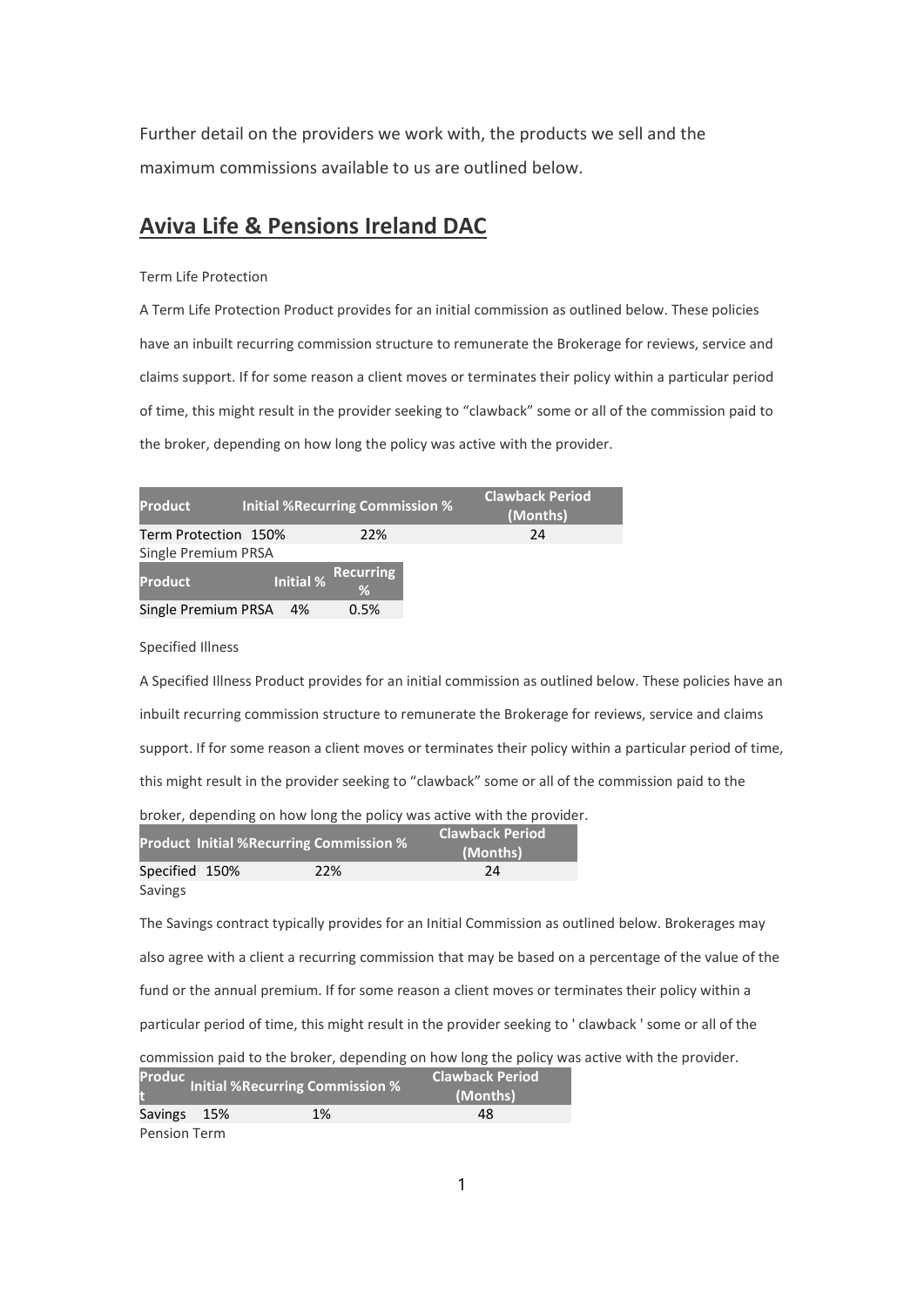A Pension Term Assurance Product provides for an initial commission as outlined below. These policies have an inbuilt recurring commission structure to remunerate the Brokerage for reviews, service and claims support. If for some reason a client moves or terminates their policy within a particular period of time, this might result in the provider seeking to 'clawback' some or all of the commission paid to the broker, depending on how long the policy was active with the provider. **Clawback Period** 

| Product           | Initial %Recurring Commission %               |     | (Months) |
|-------------------|-----------------------------------------------|-----|----------|
| Pension Term 150% |                                               | 22% | 24       |
|                   | Personal Retirement Savings Account RP (PRSA) |     |          |

A Personal Retirement Savings Account or PRSA typically provides for an Initial Commission as outlined below with certain restrictions around PRSA's. Brokerages may also agree with a client a recurring commission that may be based on a percentage of the value of the fund or the annual premium. If for some reason a client moves or terminates their policy within a particular period of time, this might result in the provider seeking to "clawback" some or all of the commission paid to the broker, depending on how long the policy was active with the provider.

| <b>Product</b>                 | <b>Initial %Recurring Commission %</b> | <b>Clawback Period</b><br>(Months) |
|--------------------------------|----------------------------------------|------------------------------------|
| Regular Premium PRSA 22.5%     | 0.5%                                   | 48                                 |
| Personal Retirement Bond (PRB) |                                        |                                    |

The Pension Retirement Bond typically provides for an Initial Commission as outlined below. Brokerages may also agree with a client a recurring commission that may be based on a percentage of the value of the fund or the annual premium. If for some reason a client moves or terminates their policy within a particular period of time, this might result in the provider seeking to "clawback" some or all of the commission paid to the broker, depending on how long the policy was active with the

| provider.  |                            |                                             |
|------------|----------------------------|---------------------------------------------|
|            |                            | Produc<br>t Unitial %Recurring Commission % |
| <b>PRB</b> | 5.25%                      | 1%                                          |
|            | <b>Mortgage Protection</b> |                                             |

A Mortgage Protection Product provides for an initial commission as outlined below. These policies have an inbuilt recurring commission structure to remunerate the Brokerage for reviews, service and claims support. If for some reason a client moves or terminates their policy within a particular period of time, this might result in the provider seeking to "clawback" some or all of the commission paid to the broker, depending on how long the policy was active with the provider.

| <b>Product</b>           | <b>Initial % Recurring Commission %</b> | <b>Clawback Period</b><br>(Months) |
|--------------------------|-----------------------------------------|------------------------------------|
| Mortgage Protection 150% | 22%                                     | 24                                 |
| Income Protection        |                                         |                                    |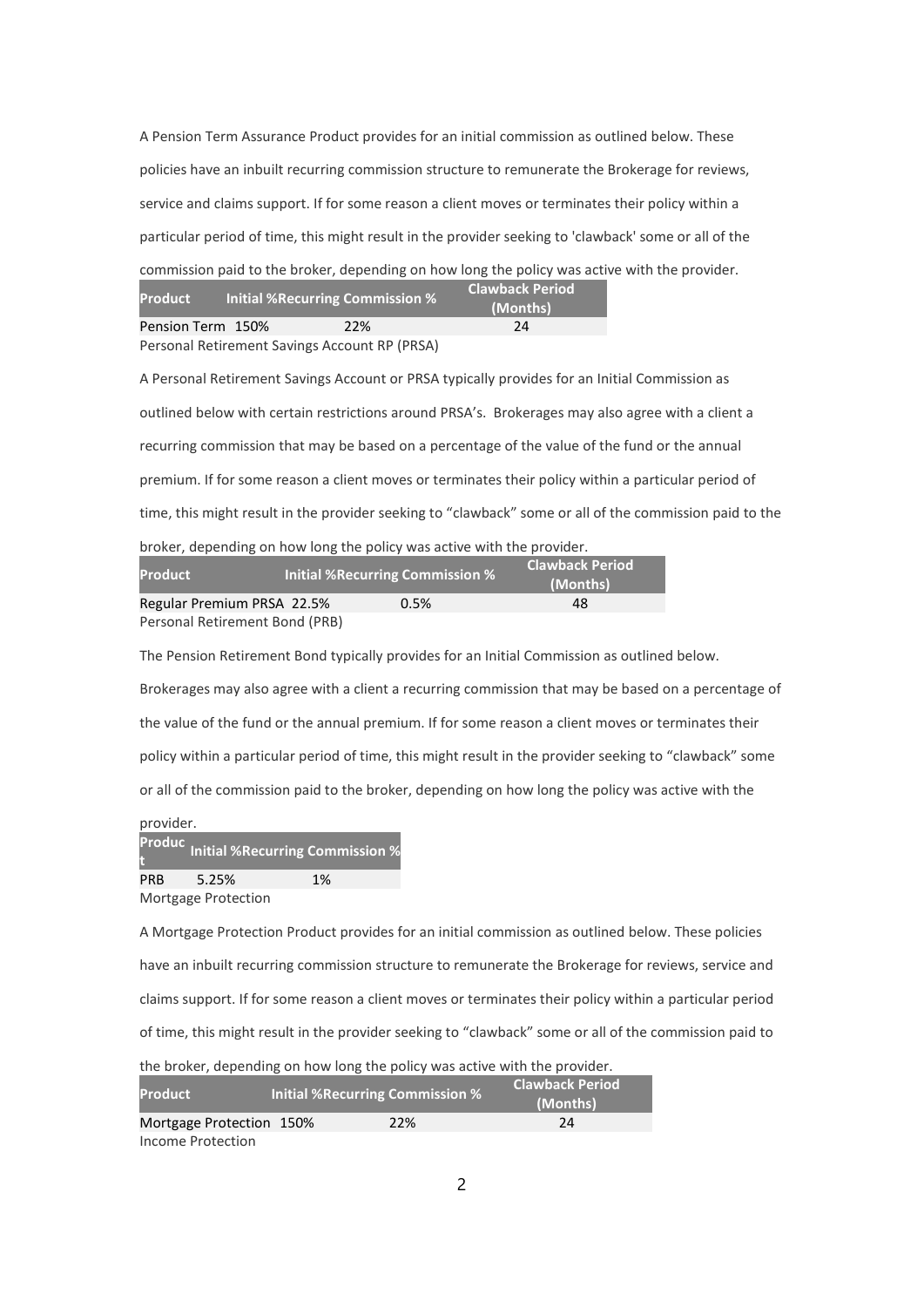An Income Protection Product provides for an initial commission as outlined below. These policies have an inbuilt recurring commission structure to remunerate the Brokerage for reviews, service and claims support. If for some reason a client moves or terminates their policy within a particular period of time, this might result in the provider seeking to "clawback" some or all of the commission paid to

| the broker, depending on how long the policy was active with the provider. |  |                                 |                                    |  |
|----------------------------------------------------------------------------|--|---------------------------------|------------------------------------|--|
| <b>Product</b>                                                             |  | Initial %Recurring Commission % | <b>Clawback Period</b><br>(Months) |  |
| Income Protection 200%                                                     |  | 30%                             | 48                                 |  |
| Investment                                                                 |  |                                 |                                    |  |

An Investment Product typically provides for an Initial Commission as outlined below. Brokerages may also agree with a client a recurring commission that may be based on a percentage of the value of the fund or the annual premium. If for some reason a client moves or terminates their policy within a particular period of time, this might result in the provider seeking to "clawback" some or all of the

commission paid to the broker, depending on how long the policy was active with the provider. Product Initial %Recurring Commission %

| Investments 5.25%            |  | 1%                                             |  |
|------------------------------|--|------------------------------------------------|--|
| Group Life Protection        |  |                                                |  |
|                              |  | <b>Product</b> Initial %Recurring Commission % |  |
| Group Life 6%                |  | 6%                                             |  |
| Group Income Protection      |  |                                                |  |
|                              |  | <b>Product Initial %Recurring Commission %</b> |  |
| Group IP 12.5%               |  | 12.5%                                          |  |
| Defined Contribution Pension |  |                                                |  |

A Defined Contribution Product typically provides for an Initial Commission as outlined below. Brokerages may also agree with a client a recurring commission that may be based on a percentage of the value of the fund or the annual premium. If for some reason a client moves or terminates their policy within a particular period of time, this might result in the provider seeking to "clawback" some or all of the commission paid to the broker, depending on how long the policy was

active with the provider.

| <b>Product</b>              |       | Initial %Recurring Commission % | <b>Clawback Period</b><br>(Months) |
|-----------------------------|-------|---------------------------------|------------------------------------|
| Regular Premium pension 20% |       | 1%                              | 48                                 |
| Single premium pension      | 5.25% | 1%                              | -                                  |

Approved Retirement Fund (ARF) & Approved Minimum Retirement Fund (AMRF)

An ARF / AMRF Product typically provides for an Initial Commission as outlined below. Brokerages may also agree with a client a recurring commission that may be based on a percentage of the value of the fund or the annual premium. If for some reason a client moves or terminates their policy within a particular period of time, this might result in the provider seeking to "clawback" some or all of the commission paid to the broker, depending on how long the policy was active with the provider.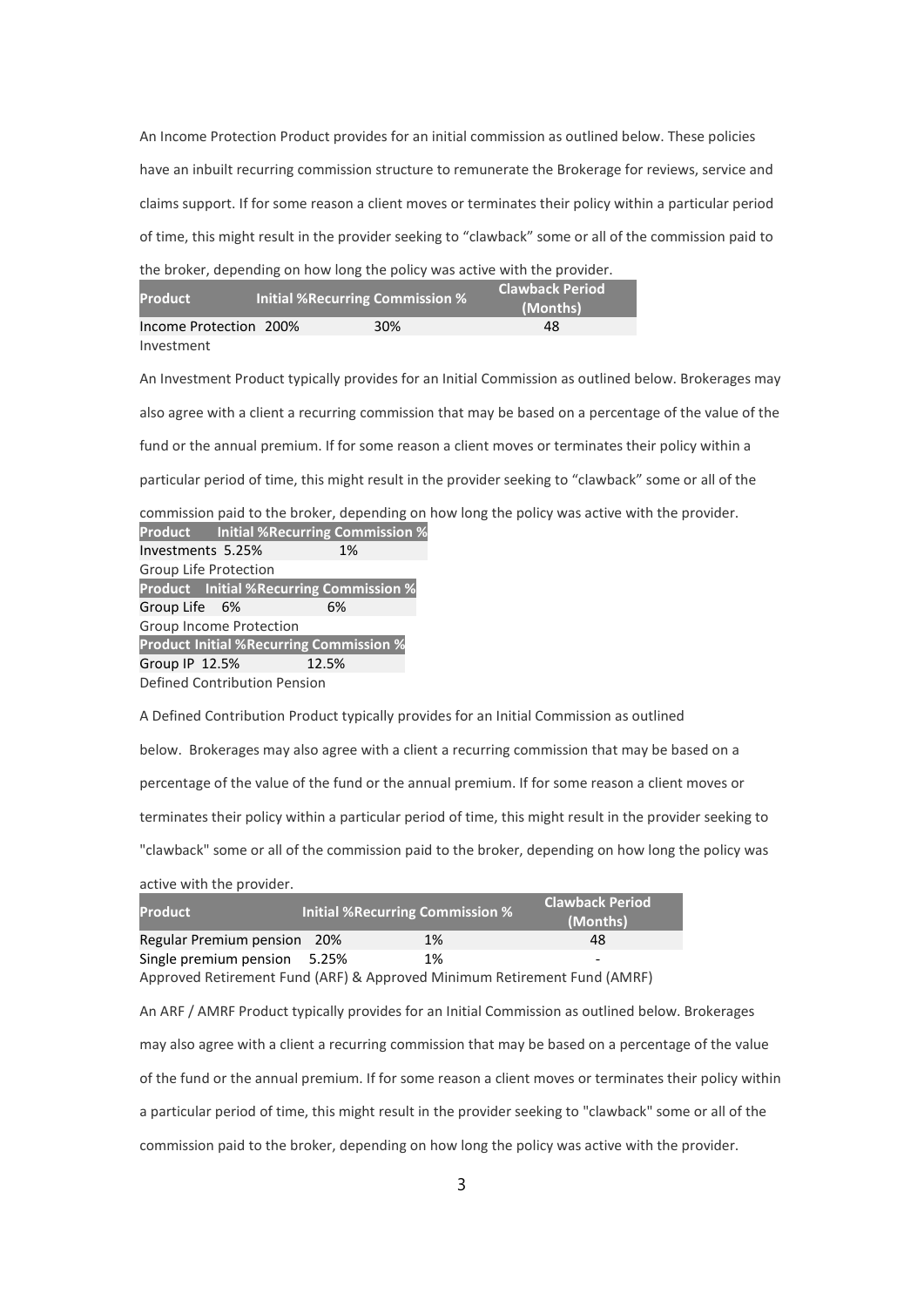Produc Troude Initial %Recurring Commission %<br>t ARF 5.25% 1% Annuity

The Annuity contract typically provides for an Initial Commission as outlined below. Brokerages may also agree with a client a recurring commission that may be based on a percentage of the value of the fund or the annual premium. If for some reason a client moves or terminates their policy within a particular period of time, this might result in the provider seeking to 'clawback' some or all of the commission paid to the broker, depending on how long the policy was active with the provider. Produc t<br>t

Annuity 3%

# **BCP**

#### Investment

An Investment Product typically provides for an Initial Commission as outlined below. Brokerages may also agree with a client a recurring commission that may be based on a percentage of the value of the fund or the annual premium. If for some reason a client moves or terminates their policy within a particular period of time, this might result in the provider seeking to "clawback" some or all of the commission paid to the broker, depending on how long the policy was active with the provider.

### Product Initial % Investments 2.5%

Approved Retirement Fund (ARF) & Approved Minimum Retirement Fund (AMRF) An ARF / AMRF Product typically provides for an Initial Commission as outlined below. Brokerages may also agree with a client a recurring commission that may be based on a percentage of the value of the fund or the annual premium. If for some reason a client moves or terminates their policy within a particular period of time, this might result in the provider seeking to "clawback" some or all of the commission paid to the broker, depending on how long the policy was active with the provider.

Produc t **Initial €Recurring Commission %** ARF No 0.75%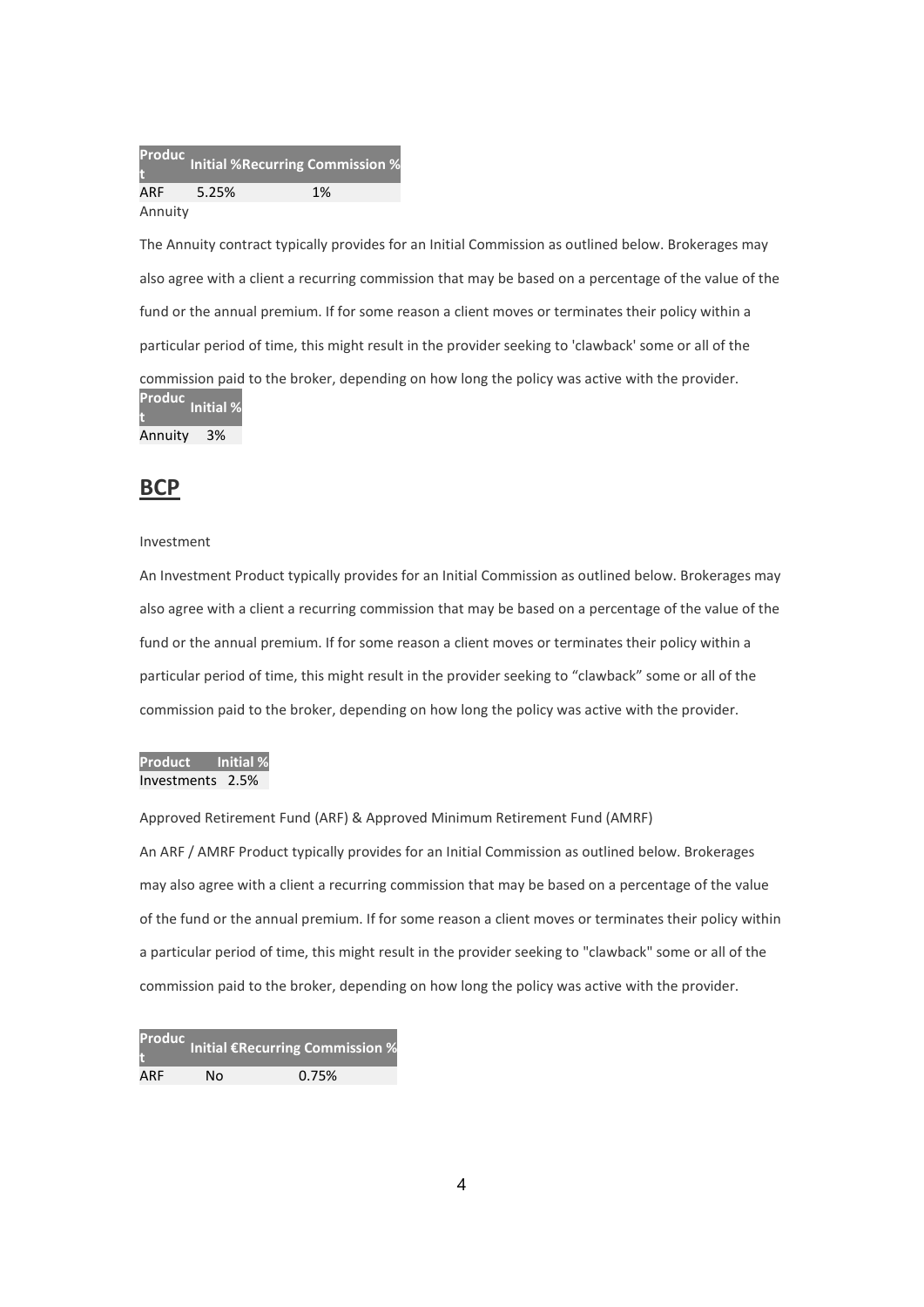# Davy Select

### Personal Retirement Savings Account RP (PRSA)

A Personal Retirement Savings Account or PRSA typically provides for an Initial Commission as outlined below with certain restrictions around PRSA's. Brokerages may also agree with a client a recurring commission that may be based on a percentage of the value of the fund or the annual premium. If for some reason a client moves or terminates their policy within a particular period of time, this might result in the provider seeking to "clawback" some or all of the commission paid to the broker, depending on how long the policy was active with the provider.

Produc t Initial %Recurring Commission % PRSA 0.5% 0.5%

Personal Retirement Bond (PRB)

The Pension Retirement Bond typically provides for an Initial Commission as outlined below. Brokerages may also agree with a client a recurring commission that may be based on a percentage of the value of the fund or the annual premium. If for some reason a client moves or terminates their policy within a particular period of time, this might result in the provider seeking to "clawback" some or all of the commission paid to the broker, depending on how long the policy was active with the provider.

|            |      | Productoring Commission % |
|------------|------|---------------------------|
| <b>PRB</b> | 0.5% | 0.5%                      |

Investment

An Investment Product typically provides for an Initial Commission as outlined below. Brokerages may also agree with a client a recurring commission that may be based on a percentage of the value of the fund or the annual premium. If for some reason a client moves or terminates their policy within a particular period of time, this might result in the provider seeking to "clawback" some or all of the commission paid to the broker, depending on how long the policy was active with the provider.

Product Initial %Recurring Commission % Investment 0.5% 0.5%

Approved Retirement Fund (ARF) & Approved Minimum Retirement Fund (AMRF) An ARF / AMRF Product typically provides for an Initial Commission as outlined below. Brokerages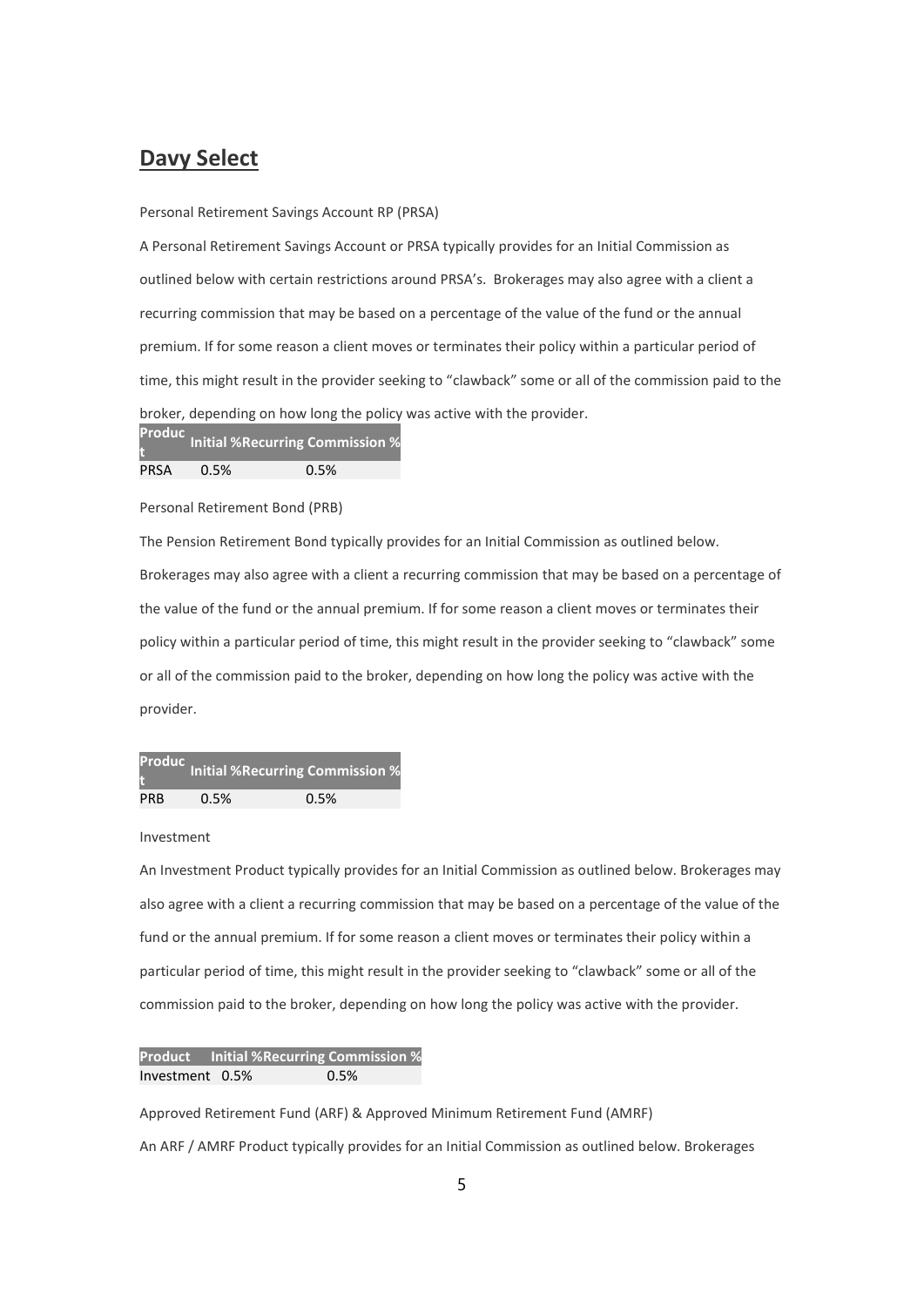may also agree with a client a recurring commission that may be based on a percentage of the value of the fund or the annual premium. If for some reason a client moves or terminates their policy within a particular period of time, this might result in the provider seeking to "clawback" some or all of the commission paid to the broker, depending on how long the policy was active with the provider.

|     |      | <b>Produc</b> Initial %Recurring Commission % |
|-----|------|-----------------------------------------------|
| ARF | 0.5% | 0.5%                                          |

## Haven

Mortgage Switcher

Credit intermediation with respect to Mortgages allows for an initial once off upfront commission to remunerate a Brokerage based on the advice, service and packaging of a mortgage. If a client switches or ceases to pay a Mortgage repayment with the clawback period, the Brokerage will receive a pre agreed pro rata clawback within the below timeframes.

| <b>Product</b>      | <b>Commission %</b> | <b>Clawback Period</b><br>(Months) |
|---------------------|---------------------|------------------------------------|
| Mortgage - Switcher | 1%                  | 36                                 |

Second and Subsequent Time Buyers

Credit intermediation with respect to Mortgages allows for an initial once off upfront commission to remunerate a Brokerage based on the advice, service and packaging of a mortgage. If a client switches or ceases to pay a Mortgage repayment with the clawback period, the Brokerage will receive a pre agreed pro rata clawback within the below timeframes.

| <b>Product</b>                     | <b>Commission %</b> | <b>Clawback Period</b><br>(Months) |
|------------------------------------|---------------------|------------------------------------|
| Mortgage - Second/subsequent Buyer | 1%                  | 36                                 |

First-Time Buyer

Credit intermediation with respect to Mortgages allows for an initial once off upfront commission to remunerate a Brokerage based on the advice, service and packaging of a mortgage. If a client switches or ceases to pay a Mortgage repayment with the clawback period, the Brokerage will receive a pre agreed pro rata clawback within the below timeframes.

| <b>Product</b>              | <b>Commission %</b> | <b>Clawback Period</b><br>(Months) |
|-----------------------------|---------------------|------------------------------------|
| Mortgage - First-Time Buyer | 1%                  | 36                                 |

Equity Release

Credit intermediation with respect to Mortgages allows for an initial once off upfront commission to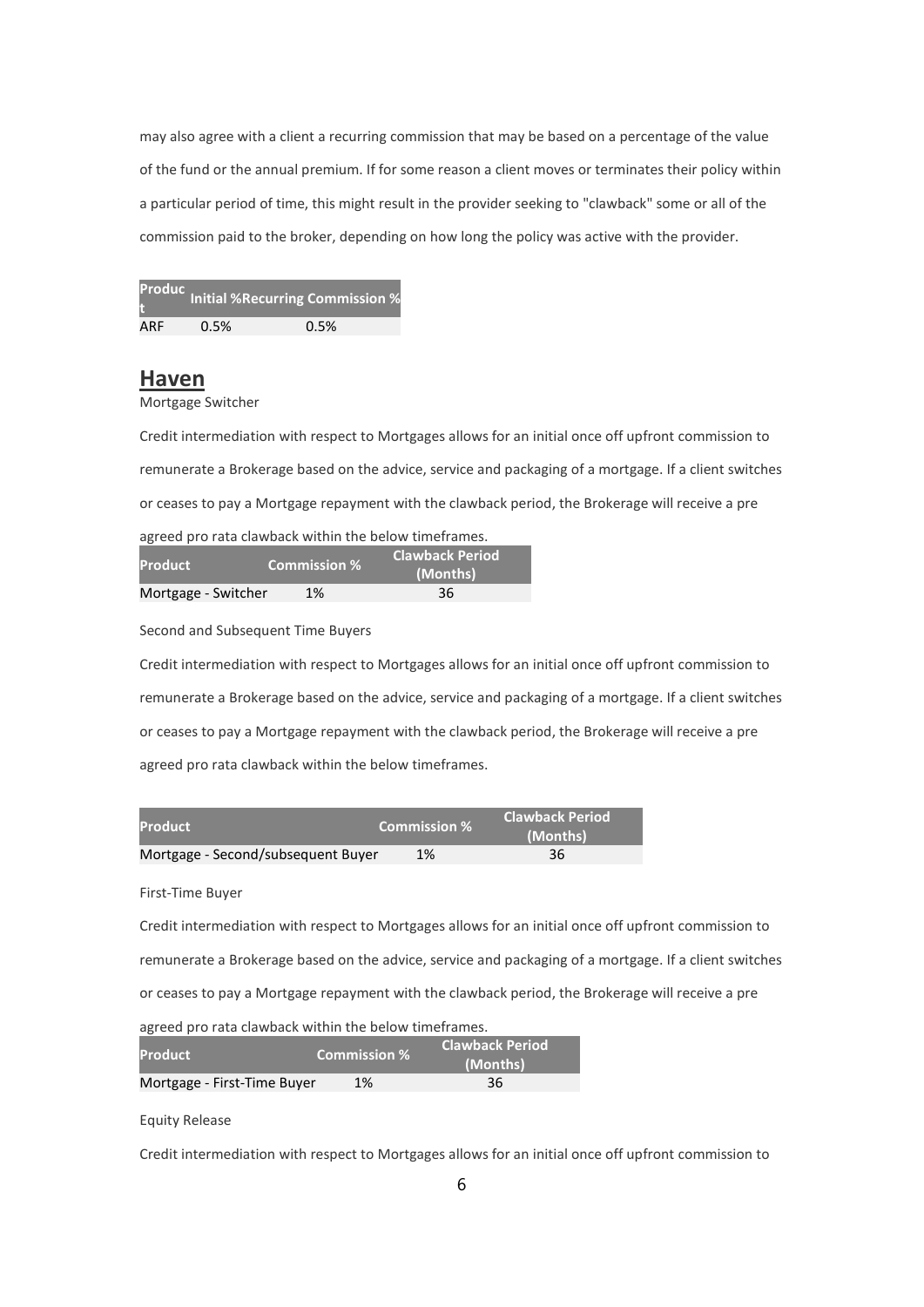remunerate a Brokerage based on the advice, service and packaging of a mortgage. If a client switches or ceases to pay a Mortgage repayment with the clawback period, the Brokerage will receive a pre agreed pro rata clawback within the below timeframes.

| <u>un academic in the anti-theory in the film and the film film and the set of the set of the set of the set of th</u> |                                               |          |
|------------------------------------------------------------------------------------------------------------------------|-----------------------------------------------|----------|
| <b>Product</b>                                                                                                         | <b>Clawback Period</b><br><b>Commission %</b> |          |
|                                                                                                                        |                                               | (Months) |
| Mortgage - Equity Release                                                                                              | 1%                                            | 36       |

# ICS/dilosk

### Mortgage Switcher

Credit intermediation with respect to Mortgages allows for an initial once off upfront commission to remunerate a Brokerage based on the advice, service and packaging of a mortgage. If a client switches or ceases to pay a Mortgage repayment with the clawback period, the Brokerage will receive a pre

agreed pro rata clawback within the below timeframes.

| <b>Product</b>      | <b>Commission %</b> | Clawback Period<br>(Months) |  |
|---------------------|---------------------|-----------------------------|--|
| Mortgage - Switcher | 1%                  | 36                          |  |

Second and Subsequent Time Buyers

Credit intermediation with respect to Mortgages allows for an initial once off upfront commission to remunerate a Brokerage based on the advice, service and packaging of a mortgage. If a client switches or ceases to pay a Mortgage repayment with the clawback period, the Brokerage will receive a pre agreed pro rata clawback within the below timeframes.

| <b>Product</b>                     | <b>Commission %</b> | <b>Clawback Period</b><br>(Months) |
|------------------------------------|---------------------|------------------------------------|
| Mortgage - Second/subsequent Buyer | 1%                  | 36                                 |

First-Time Buyer

Credit intermediation with respect to Mortgages allows for an initial once off upfront commission to remunerate a Brokerage based on the advice, service and packaging of a mortgage. If a client switches or ceases to pay a Mortgage repayment with the clawback period, the Brokerage will receive a pre

agreed pro rata clawback within the below timeframes.

| <b>Product</b>              | <b>Commission %</b> | <b>Clawback Period</b><br>(Months) |
|-----------------------------|---------------------|------------------------------------|
| Mortgage - First-Time Buyer | 1%                  | 36                                 |

Equity Release

Credit intermediation with respect to Mortgages allows for an initial once off upfront commission to remunerate a Brokerage based on the advice, service and packaging of a mortgage. If a client switches or ceases to pay a Mortgage repayment with the clawback period, the Brokerage will receive a pre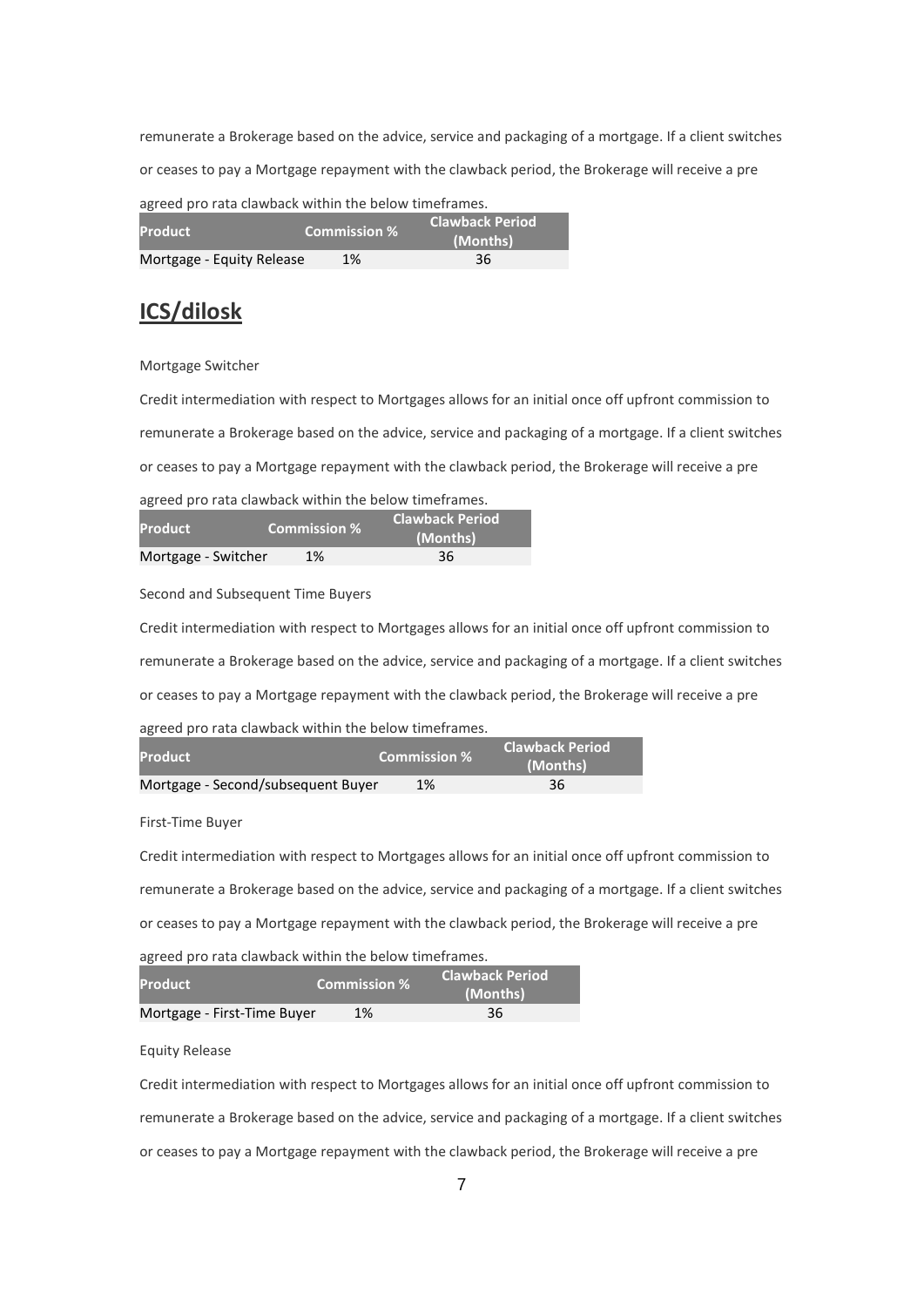agreed pro rata clawback within the below timeframes.

| <b>Product</b>            | <b>Commission %</b> | <b>Clawback Period</b><br>(Months) |
|---------------------------|---------------------|------------------------------------|
| Mortgage - Equity Release | 1%                  | 36                                 |

# Irish Life Assurance plc

The Whole of Life Protection Product provides for an initial commission as outlined below. These policies have an inbuilt recurring commission structure to remunerate the Brokerage for reviews, service and claims support. If for some reason a client moves or terminates their policy within a particular period of time, this might result in the provider seeking to "clawback" some or all of the commission paid to the broker, depending on how long the policy was active with the provider.

| <b>Initial %Recurring Commission %</b><br><b>Product</b> |  | <b>Clawback Period</b><br>(Months) |    |  |
|----------------------------------------------------------|--|------------------------------------|----|--|
| Whole of Life 100%                                       |  | 28%                                | 60 |  |

Term Life Protection

A Term Life Protection Product provides for an initial commission as outlined below. These policies have an inbuilt recurring commission structure to remunerate the Brokerage for reviews, service and claims support. If for some reason a client moves or terminates their policy within a particular period of time, this might result in the provider seeking to "clawback" some or all of the commission paid to

|  | the broker, depending on how long the policy was active with the provider. |  |  |  |  |
|--|----------------------------------------------------------------------------|--|--|--|--|
|--|----------------------------------------------------------------------------|--|--|--|--|

| <b>Product</b>         |                  | <b>Initial %Recurring Commission %</b> | <b>Clawback Period</b><br>(Months) |
|------------------------|------------------|----------------------------------------|------------------------------------|
| Term Protection 100%   |                  | 28%                                    | 60                                 |
| Single Premium PRSA    |                  |                                        |                                    |
| Product                | <b>Initial %</b> | Recurring<br>%                         |                                    |
| Single PRemium PRSA 5% |                  | 0.75%                                  |                                    |

Specified Illness

A Specified Illness Product provides for an initial commission as outlined below. These policies have an inbuilt recurring commission structure to remunerate the Brokerage for reviews, service and claims support. If for some reason a client moves or terminates their policy within a particular period of time, this might result in the provider seeking to "clawback" some or all of the commission paid to the broker, depending on how long the policy was active with the provider.

|                | <b>Product Initial %Recurring Commission %</b> |     | <b>Clawback Period</b><br>(Months) |
|----------------|------------------------------------------------|-----|------------------------------------|
| Specified 100% |                                                | 28% | 60                                 |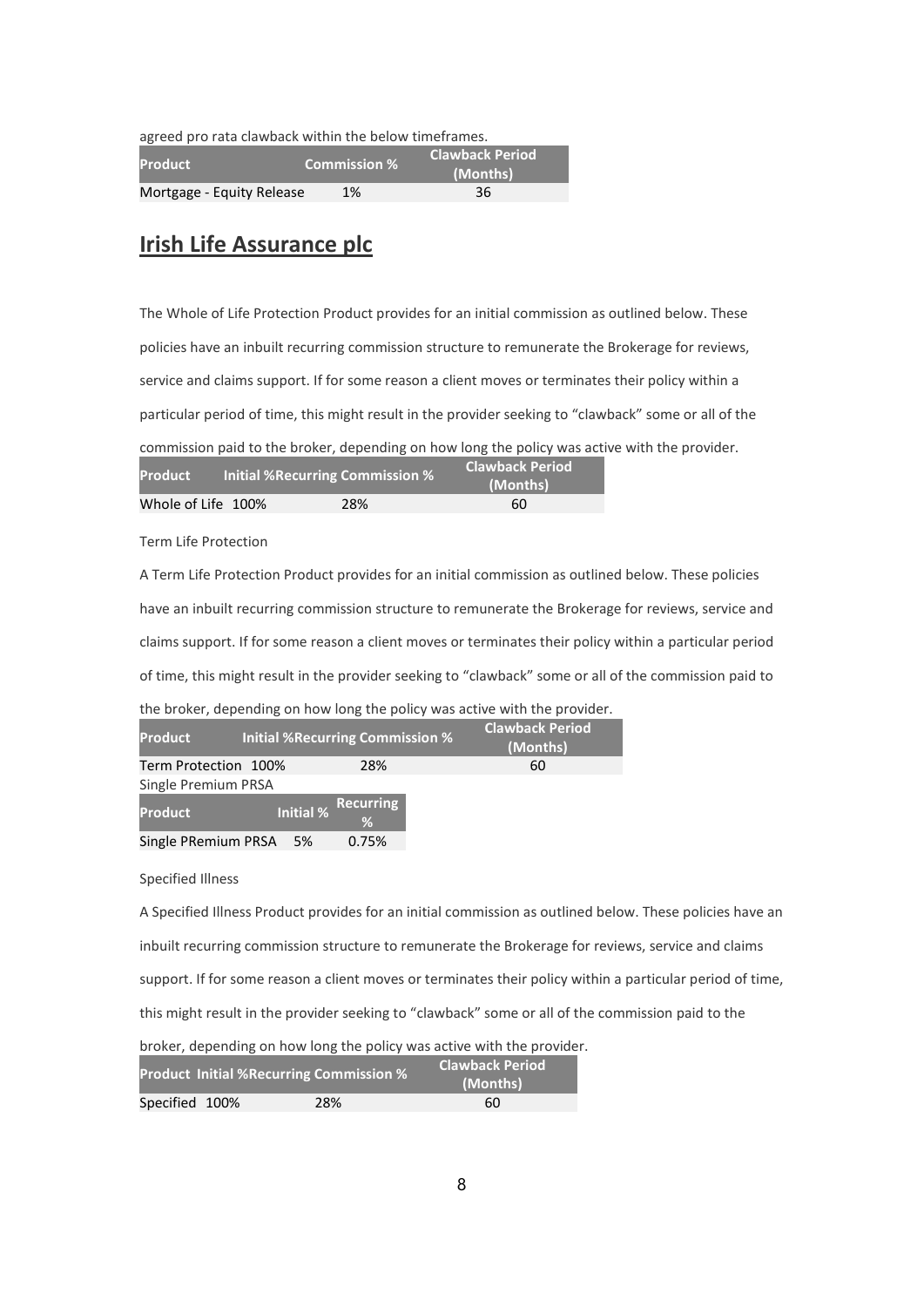### Savings

The Savings contract typically provides for an Initial Commission as outlined below. Brokerages may also agree with a client a recurring commission that may be based on a percentage of the value of the fund or the annual premium. If for some reason a client moves or terminates their policy within a particular period of time, this might result in the provider seeking to ' clawback ' some or all of the commission paid to the broker, depending on how long the policy was active with the provider.

|              | Produc Initial %Recurring Commission %Renewal |      | <b>Clawback Period</b><br>(Months) |
|--------------|-----------------------------------------------|------|------------------------------------|
| Savings 5.5% | 0.5%                                          | 5.5% | 48                                 |

Pension Term

A Pension Term Assurance Product provides for an initial commission as outlined below. These policies have an inbuilt recurring commission structure to remunerate the Brokerage for reviews, service and claims support. If for some reason a client moves or terminates their policy within a particular period of time, this might result in the provider seeking to 'clawback' some or all of the commission paid to the broker, depending on how long the policy was active with the provider.

| <b>Product</b>    | Initial %Recurring Commission % | <b>Clawback Period</b><br>(Months) |
|-------------------|---------------------------------|------------------------------------|
| Pension Term 100% | 15%                             | 60                                 |

| <b>Product</b>                                                                |                          | <b>Initial Commission</b><br>(year 1) | <b>Trail</b><br><b>Commission</b> | Renewal<br><b>Commission</b> | <b>Other</b><br><b>Commission</b> |     |
|-------------------------------------------------------------------------------|--------------------------|---------------------------------------|-----------------------------------|------------------------------|-----------------------------------|-----|
| <b>Unit Linked</b>                                                            | Annual                   |                                       |                                   |                              |                                   |     |
| <b>Pension</b><br><b>Products</b><br><b>Pre-Retirement</b><br>(PP, PRSA, CP & | Premium                  | <b>Max</b><br>Range                   | 10%                               | 0.75%                        | 4%<br>(2 <sup>nd</sup> bullet)    | N/A |
| PRB)                                                                          | Single                   |                                       |                                   |                              |                                   |     |
|                                                                               | Premium                  | <b>Max</b><br>Range                   | 5%                                | 0.75%                        | N/A                               | N/A |
| <b>Unit Linked</b>                                                            |                          |                                       |                                   |                              |                                   |     |
| <b>Pension</b><br>products<br><b>Post Retirement</b><br>(ARF / AMRF)          | <b>Single</b><br>Premium | <b>Max</b><br>Range                   | 5%                                | 0.70%                        | N/A                               | N/A |
|                                                                               | Single                   |                                       |                                   |                              |                                   |     |
| <b>Guaranteed</b><br><b>Annuity</b>                                           | Premium                  | <b>Max</b><br>Range                   | 3%                                |                              |                                   |     |
| <b>Investment</b>                                                             | Single                   |                                       |                                   |                              |                                   |     |
| <b>Bonds</b>                                                                  | Premium                  | <b>Max</b><br>Range                   | 5%                                | 0.70%                        | N/A                               | N/A |
| <b>Investment</b><br><b>Only</b>                                              | Single<br>Dramium        |                                       | $\overline{9}$                    |                              |                                   |     |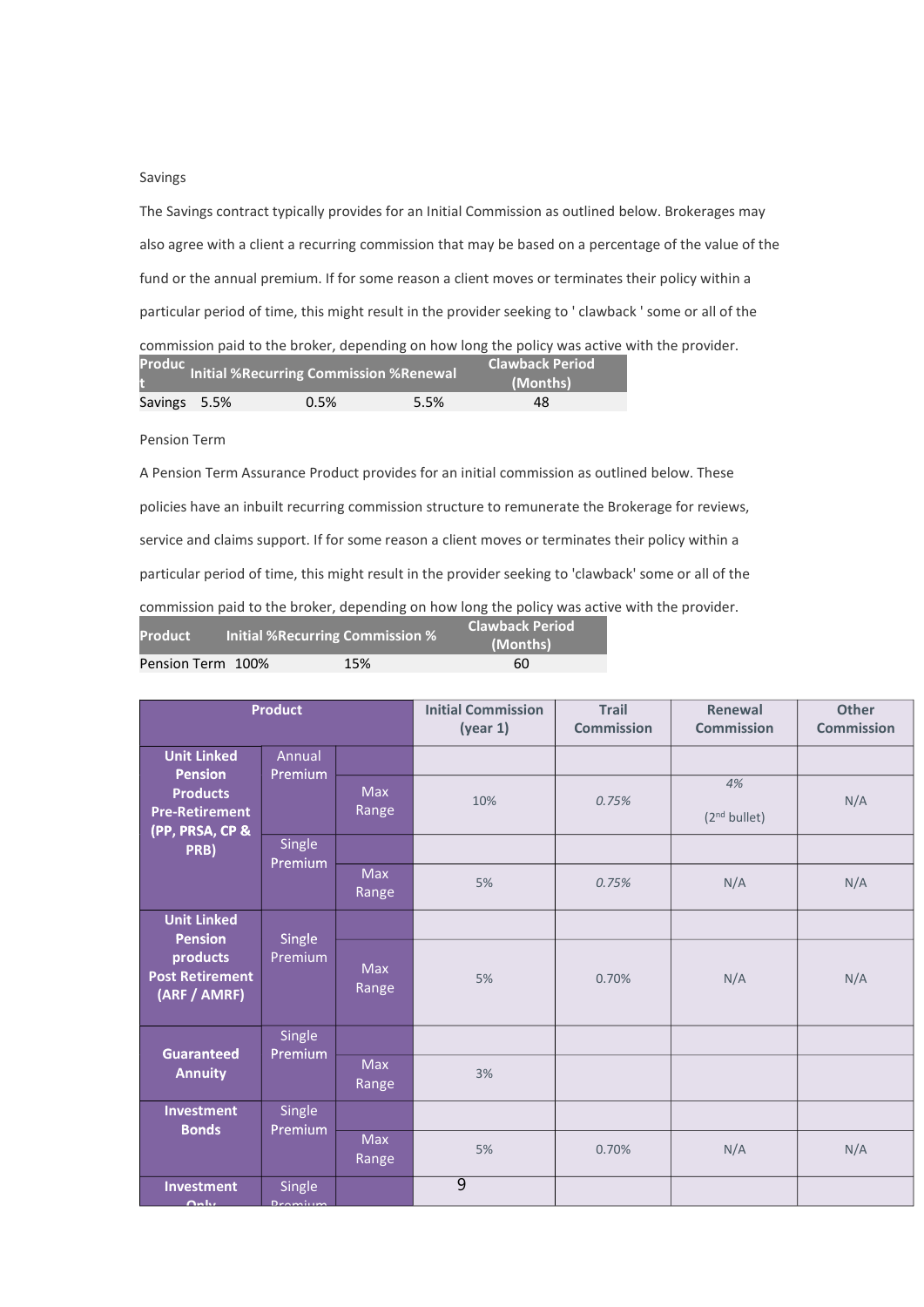| Investment<br>Only | Single<br>Premium |                     |     |       |     |     |
|--------------------|-------------------|---------------------|-----|-------|-----|-----|
|                    |                   | Max                 | 5%  | 0.70% | N/A | N/A |
|                    |                   | <b>Max</b><br>Range | N/A | N/A   | N/A | N/A |

|                   |            | Yr1         | Additional (annual)   | Renewal (annual)          |
|-------------------|------------|-------------|-----------------------|---------------------------|
| <b>Protection</b> | Option 1   | 100%        | From Year 2 - 5: 20%  | From Year 6: 3% level     |
|                   |            |             |                       | From Year 6: 6% indexed   |
|                   | Option 2   | 25% level   | From Year 2 - 10: 25% | From Year 11: 10% level   |
|                   |            | 28% indexed | From Year 2 - 10: 28% | From Year 11: 13% indexed |
|                   | Option 3   | 20% level   |                       | From Year 2: 20% level    |
|                   |            | 23% indexed |                       | From Year 2: 23% indexed  |
|                   | Option 4   | 80% Level   |                       | From Year 2: 12% level    |
|                   |            | 80% Indexed |                       | From Year 2: 15% indexed  |
| <b>Default</b>    |            |             |                       |                           |
| <b>Profile</b>    |            |             |                       |                           |
|                   |            | Yr1         | Additional            | Renewal (annual)          |
| <b>Income</b>     | <b>Max</b> | 120%        | Year 3 & Year 6: 30%  | From Year 7: 3% level     |
| <b>Protection</b> |            |             |                       | From Year 7: 6% indexed   |

### Group Protection

|                              | Renewal commission |
|------------------------------|--------------------|
| <b>Life</b>                  |                    |
| <b>Max</b>                   | 6%                 |
| <b>Income protection</b>     |                    |
| <b>Max</b>                   | 12.5%              |
| <b>Serious Illness Cover</b> |                    |
| <b>Max</b>                   | 12.5%              |

# New Ireland Assurance Company plc

### Term Life Protection

A Term Life Protection Product provides for an initial commission as outlined below. These policies have an inbuilt recurring commission structure to remunerate the Brokerage for reviews, service and claims support. If for some reason a client moves or terminates their policy within a particular period of time, this might result in the provider seeking to "clawback" some or all of the commission paid to the broker, depending on how long the policy was active with the provider.

| <b>Product</b>       |  | <b>Initial %Recurring Commission %</b> | <b>Clawback Period</b><br>(Months) |
|----------------------|--|----------------------------------------|------------------------------------|
| Term Protection 225% |  | 50%                                    | 60                                 |

Single Premium PRSA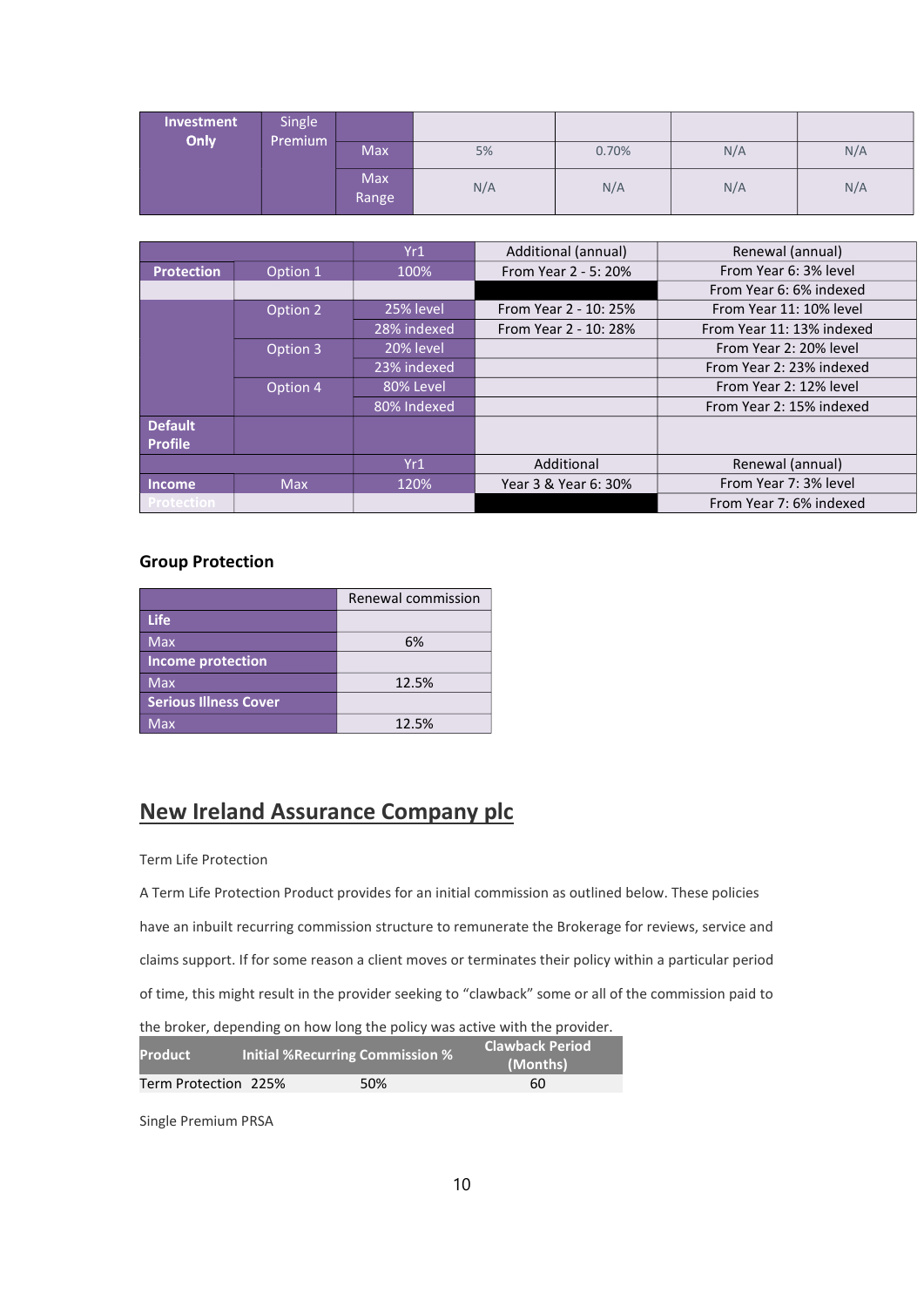| <b>Product</b>         | <b>Initial %</b> |      | Recurring Clawback Period |
|------------------------|------------------|------|---------------------------|
| Single Premium PRSA 7% |                  | 0.5% | 60                        |

Specified Illness

A Specified Illness Product provides for an initial commission as outlined below. These policies have an inbuilt recurring commission structure to remunerate the Brokerage for reviews, service and claims support. If for some reason a client moves or terminates their policy within a particular period of time, this might result in the provider seeking to "clawback" some or all of the commission paid to the broker, depending on how long the policy was active with the provider. Product Initial %Recurring Commission % Clawback Period

|                | $\sim$ |     | (Months) |
|----------------|--------|-----|----------|
| Specified 225% |        | 50% | 60       |
|                |        |     |          |

Savings

The Savings contract typically provides for an Initial Commission as outlined below. Brokerages may also agree with a client a recurring commission that may be based on a percentage of the value of the fund or the annual premium. If for some reason a client moves or terminates their policy within a particular period of time, this might result in the provider seeking to ' clawback ' some or all of the commission paid to the broker, depending on how long the policy was active with the provider. Produc **Clawback Period** 

| Savings 10% | 0.5% | 2.5% | 60 |  |
|-------------|------|------|----|--|

Pension Term

A Pension Term Assurance Product provides for an initial commission as outlined below. These policies have an inbuilt recurring commission structure to remunerate the Brokerage for reviews, service and claims support. If for some reason a client moves or terminates their policy within a particular period of time, this might result in the provider seeking to 'clawback' some or all of the commission paid to the broker, depending on how long the policy was active with the provider.

| <b>Product</b>    | Initial %Recurring Commission % | <b>Clawback Period</b><br>(Months) |
|-------------------|---------------------------------|------------------------------------|
| Pension Term 225% | 50%                             | 60                                 |

Personal Retirement Savings Account RP (PRSA)

A Personal Retirement Savings Account or PRSA typically provides for an Initial Commission as outlined below with certain restrictions around PRSA's. Brokerages may also agree with a client a recurring commission that may be based on a percentage of the value of the fund or the annual premium. If for some reason a client moves or terminates their policy within a particular period of time, this might result in the provider seeking to "clawback" some or all of the commission paid to the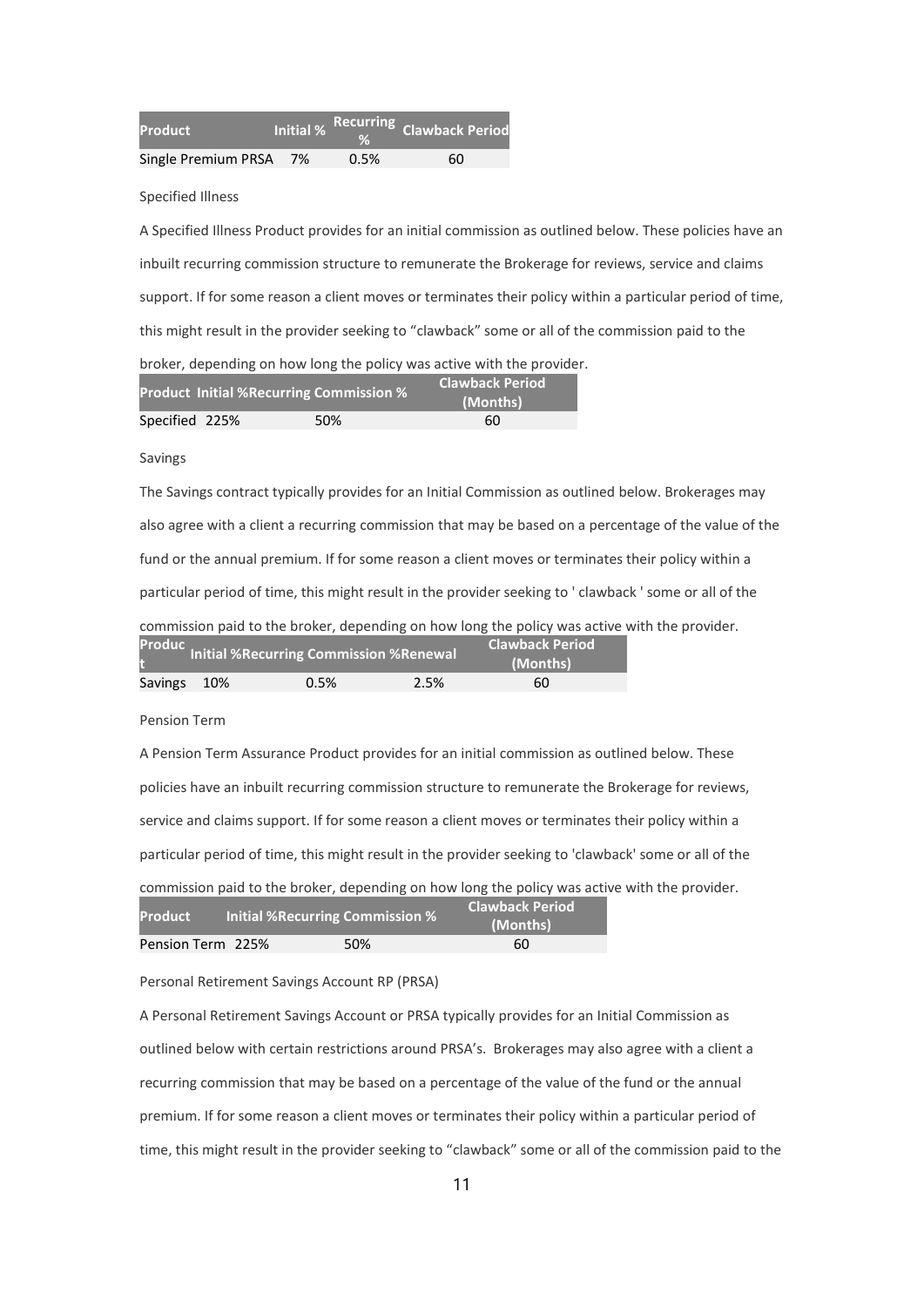broker, depending on how long the policy was active with the provider.

| <b>Product</b>           | <b>Initial % Recurring Commission % Renewal</b> |    | <b>Clawback Period</b><br>(Months) |
|--------------------------|-------------------------------------------------|----|------------------------------------|
| Regular Premium PRSA 25% | 0.5%                                            | 6% | 60                                 |

Personal Retirement Bond (PRB)

The Pension Retirement Bond typically provides for an Initial Commission as outlined below. Brokerages may also agree with a client a recurring commission that may be based on a percentage of the value of the fund or the annual premium. If for some reason a client moves or terminates their policy within a particular period of time, this might result in the provider seeking to "clawback" some or all of the commission paid to the broker, depending on how long the policy was active with the

### provider.

|            |    | Produc Initial %Recurring Commission % | <b>Clawback Period</b><br>(Months) |
|------------|----|----------------------------------------|------------------------------------|
| <b>PRB</b> | 5% | 1%                                     | 60                                 |

#### Mortgage Protection

A Mortgage Protection Product provides for an initial commission as outlined below. These policies have an inbuilt recurring commission structure to remunerate the Brokerage for reviews, service and claims support. If for some reason a client moves or terminates their policy within a particular period of time, this might result in the provider seeking to "clawback" some or all of the commission paid to the broker, depending on how long the policy was active with the provider.

| <b>Product</b>           |  | Initial %Recurring Commission % |     | <b>Clawback Period</b><br>(Months) |
|--------------------------|--|---------------------------------|-----|------------------------------------|
| Mortgage Protection 225% |  |                                 | 50% | 60                                 |

Income Protection

An Income Protection Product provides for an initial commission as outlined below. These policies have an inbuilt recurring commission structure to remunerate the Brokerage for reviews, service and claims support. If for some reason a client moves or terminates their policy within a particular period of time, this might result in the provider seeking to "clawback" some or all of the commission paid to the broker, depending on how long the policy was active with the provider.

| <b>Product</b>         | <b>Initial % Recurring Commission %</b> |     | <b>Clawback Period</b><br>(Months) |
|------------------------|-----------------------------------------|-----|------------------------------------|
| Income Protection 225% |                                         | 50% | 60                                 |

#### Investment

An Investment Product typically provides for an Initial Commission as outlined below. Brokerages may also agree with a client a recurring commission that may be based on a percentage of the value of the fund or the annual premium. If for some reason a client moves or terminates their policy within a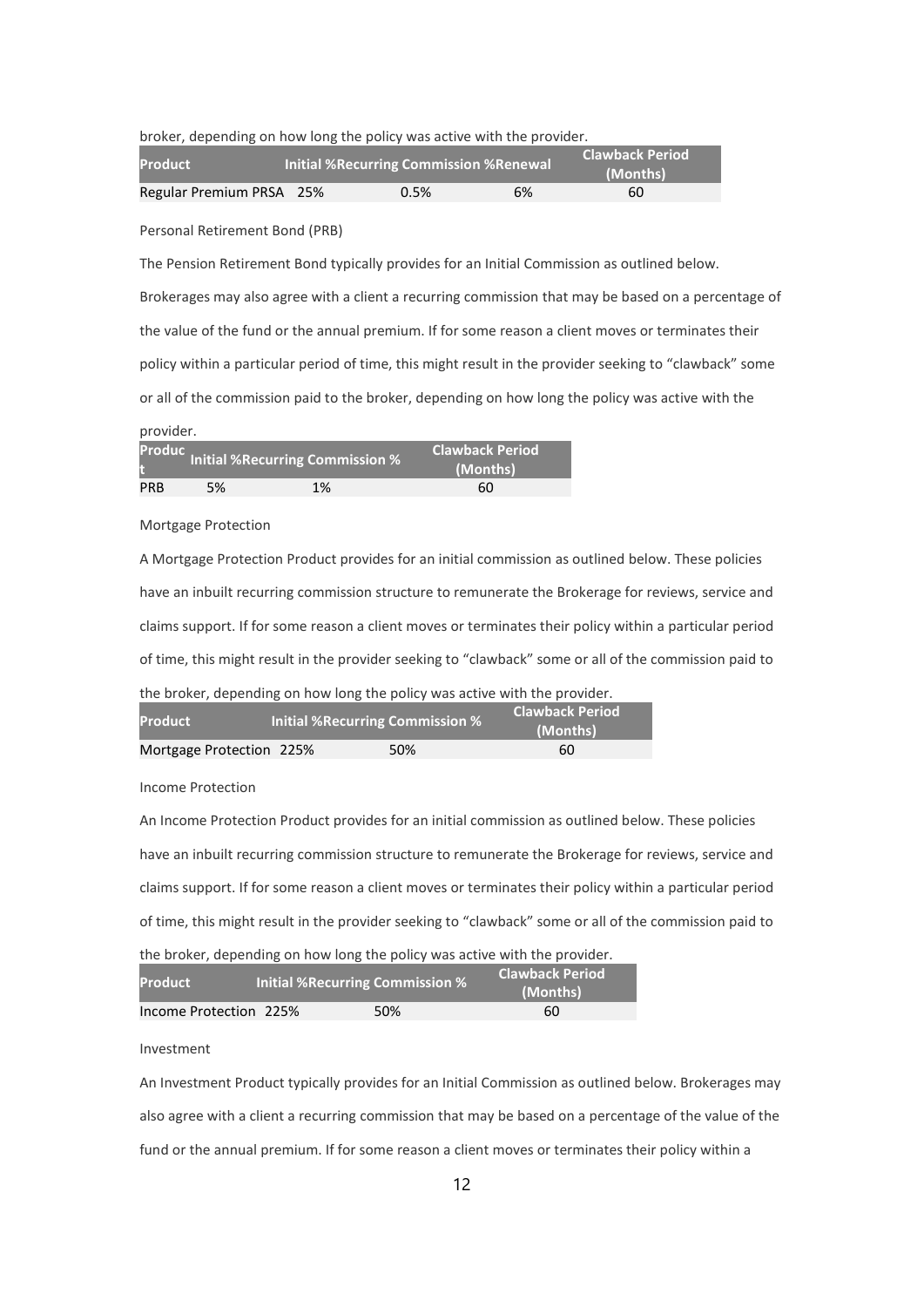particular period of time, this might result in the provider seeking to "clawback" some or all of the

commission paid to the broker, depending on how long the policy was active with the provider.

| <b>Product</b>        |                                                | <b>Initial %Recurring Commission %</b> | <b>Clawback Period</b><br>(Months)   |
|-----------------------|------------------------------------------------|----------------------------------------|--------------------------------------|
| Investments           | 4%                                             | 1%                                     | 36                                   |
| Group Life Protection |                                                |                                        |                                      |
| <b>Product</b>        | <b>Initial % Recurring Commission %</b>        |                                        | <b>Clawback Period</b><br>(Months)   |
| Group Life 20%        |                                                | 20%                                    | 12                                   |
|                       | Group Income Protection                        |                                        |                                      |
|                       | <b>Product Initial %Recurring Commission %</b> |                                        | <b>Clawback Period</b><br>$\sqrt{2}$ |

Group IP 20% 20% 20% 12

Defined Contribution Pension

A Defined Contribution Product typically provides for an Initial Commission as outlined below. Brokerages may also agree with a client a recurring commission that may be based on a percentage of the value of the fund or the annual premium. If for some reason a client moves or terminates their policy within a particular period of time, this might result in the provider seeking to "clawback" some or all of the commission paid to the broker, depending on how long the policy was active with the provider.

(Months)

| <b>Product</b>              |    | <b>Initial %Recurring Commission %Renewal</b> |                          | <b>Clawback Period</b><br>(Months) |
|-----------------------------|----|-----------------------------------------------|--------------------------|------------------------------------|
| Regular Premium pension 25% |    | 1%                                            | 8%                       | 60                                 |
| Single premium pension      | 5% | 1%                                            | $\overline{\phantom{0}}$ | 60                                 |

Approved Retirement Fund (ARF) & Approved Minimum Retirement Fund (AMRF)

An ARF / AMRF Product typically provides for an Initial Commission as outlined below. Brokerages may also agree with a client a recurring commission that may be based on a percentage of the value of the fund or the annual premium. If for some reason a client moves or terminates their policy within a particular period of time, this might result in the provider seeking to "clawback" some or all of the commission paid to the broker, depending on how long the policy was active with the provider.

|     |    | <b>Produc</b> Initial %Recurring Commission % |
|-----|----|-----------------------------------------------|
| ARF | 5% | 1%                                            |

#### Annuity

The Annuity contract typically provides for an Initial Commission as outlined below. Brokerages may also agree with a client a recurring commission that may be based on a percentage of the value of the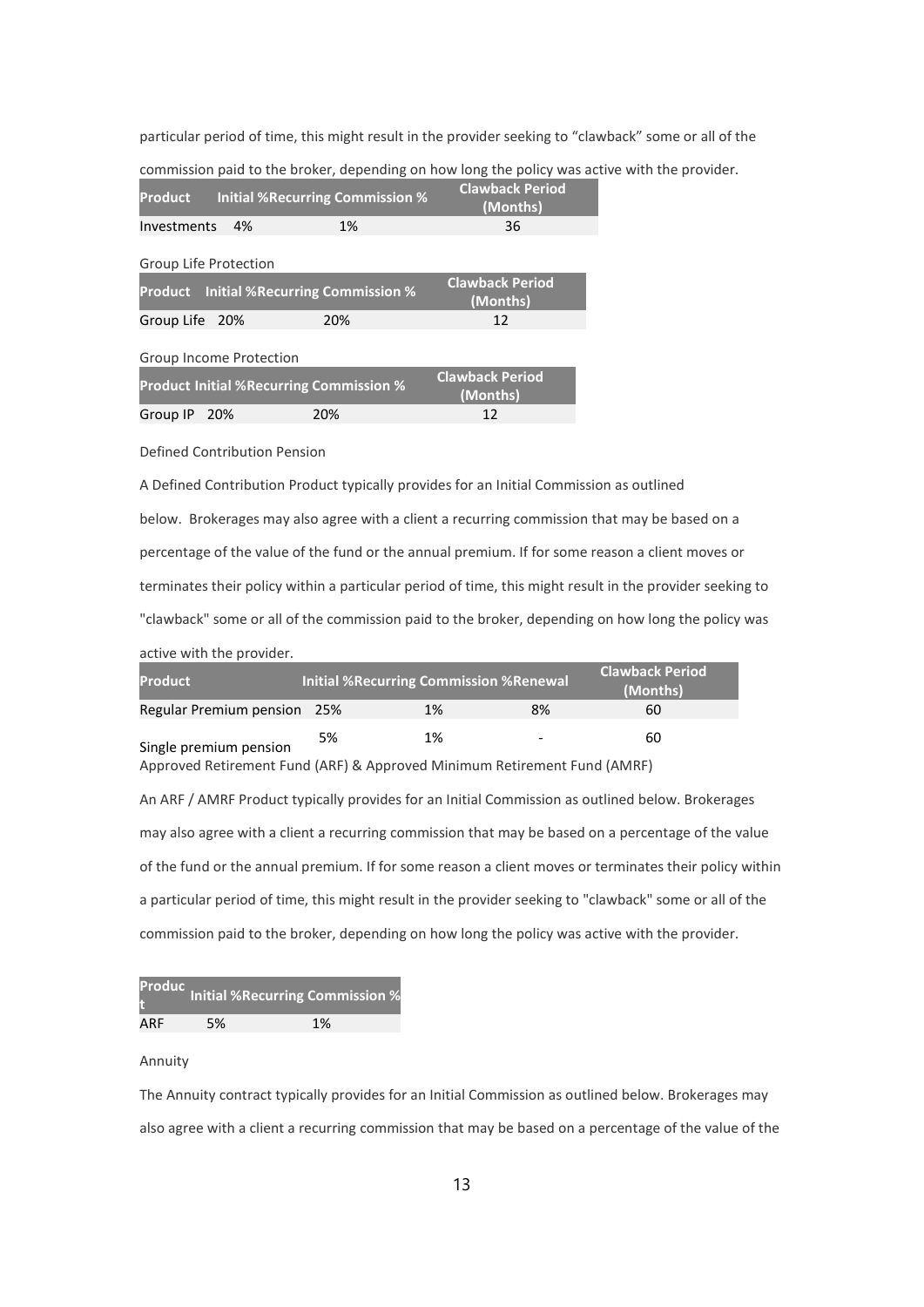fund or the annual premium. If for some reason a client moves or terminates their policy within a particular period of time, this might result in the provider seeking to 'clawback' some or all of the commission paid to the broker, depending on how long the policy was active with the provider. Produc t<br>t

Annuity 3%

# Royal London Insurance DAC

### Whole of Life Protection

The Whole of Life Protection Product provides for an initial commission as outlined below. These policies have an inbuilt recurring commission structure to remunerate the Brokerage for reviews, service and claims support. If for some reason a client moves or terminates their policy within a particular period of time, this might result in the provider seeking to "clawback" some or all of the commission paid to the broker, depending on how long the policy was active with the provider.<br>Clawback Period **Product Initial %Recurring Commission %** 

|                    |     | (Months) |
|--------------------|-----|----------|
| Whole of Life 200% | 36% | 60       |

Term Life Protection

A Term Life Protection Product provides for an initial commission as outlined below. These policies have an inbuilt recurring commission structure to remunerate the Brokerage for reviews, service and claims support. If for some reason a client moves or terminates their policy within a particular period of time, this might result in the provider seeking to "clawback" some or all of the commission paid to the broker, depending on how long the policy was active with the provider.

| the proker, depending on now long the policy was active with the provider. |
|----------------------------------------------------------------------------|
|                                                                            |

| <b>Product</b>       | Initial %Recurring Commission % | <b>Clawback Period</b><br>(Months) |
|----------------------|---------------------------------|------------------------------------|
| Term Protection 200% | 36%                             | 60                                 |

Specified Illness

A Specified Illness Product provides for an initial commission as outlined below. These policies have an inbuilt recurring commission structure to remunerate the Brokerage for reviews, service and claims support. If for some reason a client moves or terminates their policy within a particular period of time, this might result in the provider seeking to "clawback" some or all of the commission paid to the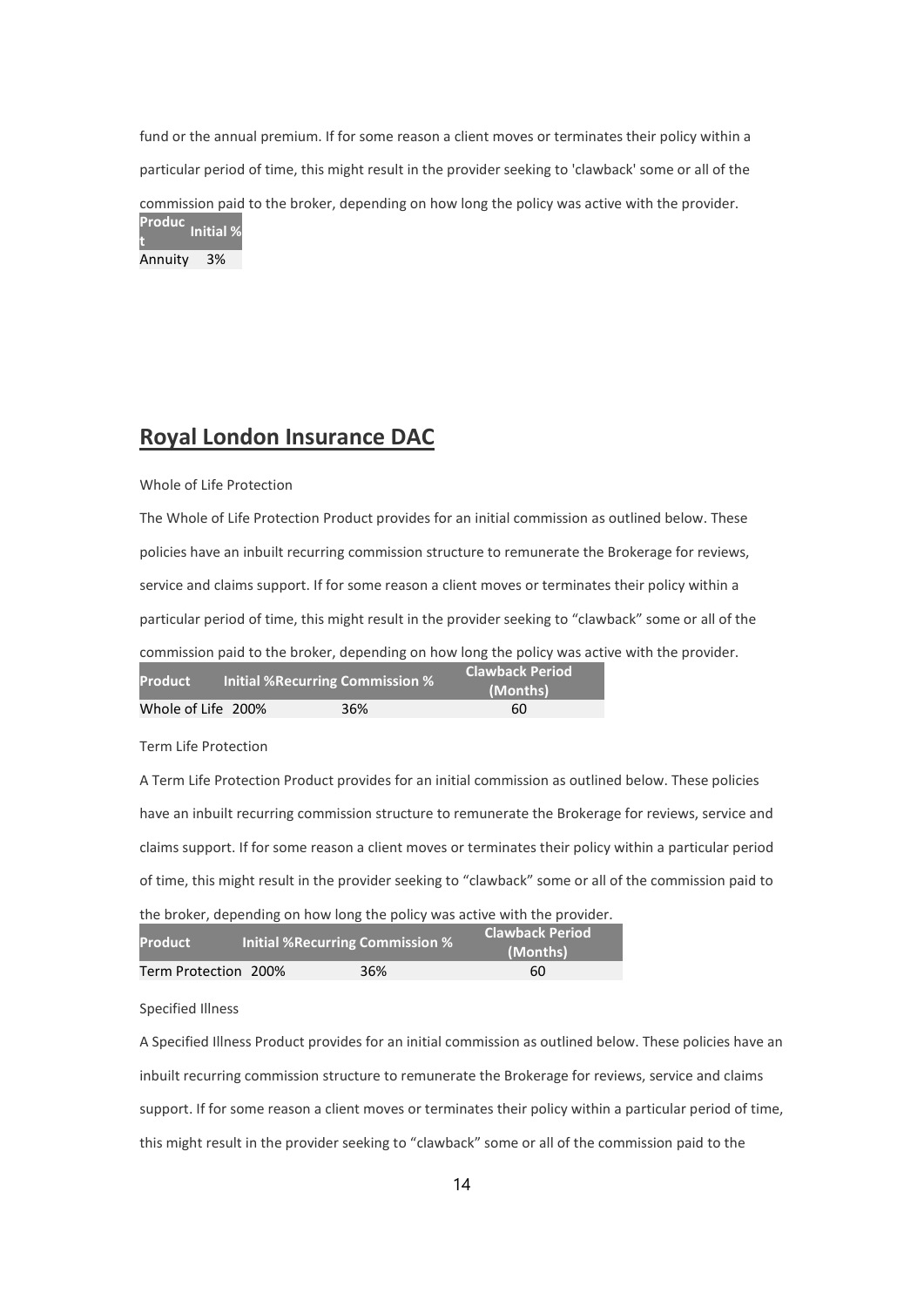|  |  | broker, depending on how long the policy was active with the provider. |
|--|--|------------------------------------------------------------------------|
|  |  |                                                                        |

|                | <b>Product Initial %Recurring Commission %</b> | <b>Clawback Period</b><br>(Months) |
|----------------|------------------------------------------------|------------------------------------|
| Specified 225% | 36%                                            | 60                                 |

Pension Term

A Pension Term Assurance Product provides for an initial commission as outlined below. These policies have an inbuilt recurring commission structure to remunerate the Brokerage for reviews, service and claims support. If for some reason a client moves or terminates their policy within a particular period of time, this might result in the provider seeking to 'clawback' some or all of the commission paid to the broker, depending on how long the policy was active with the provider.

| <b>Product</b>    | <b>Initial %Recurring Commission %</b> | <b>Clawback Period</b><br>(Months) |
|-------------------|----------------------------------------|------------------------------------|
| Pension Term 225% | 36%                                    | 60                                 |

Mortgage Protection

A Mortgage Protection Product provides for an initial commission as outlined below. These policies have an inbuilt recurring commission structure to remunerate the Brokerage for reviews, service and claims support. If for some reason a client moves or terminates their policy within a particular period of time, this might result in the provider seeking to "clawback" some or all of the commission paid to the broker, depending on how long the policy was active with the provider.

| <b>Product</b>           | <b>Initial % Recurring Commission %</b> | <b>Clawback Period</b><br>(Months) |
|--------------------------|-----------------------------------------|------------------------------------|
| Mortgage Protection 200% | 36%                                     | 60                                 |

Income Protection

An Income Protection Product provides for an initial commission as outlined below. These policies have an inbuilt recurring commission structure to remunerate the Brokerage for reviews, service and claims support. If for some reason a client moves or terminates their policy within a particular period of time, this might result in the provider seeking to "clawback" some or all of the commission paid to the broker, depending on how long the policy was active with the provider.

| the prover, depending on now long the policy was active with the provider. |                                 |     |                                    |  |
|----------------------------------------------------------------------------|---------------------------------|-----|------------------------------------|--|
| <b>Product</b>                                                             | Initial %Recurring Commission % |     | <b>Clawback Period</b><br>(Months) |  |
| Income Protection 225%                                                     |                                 | 60% | 60                                 |  |

# Standard Life International dac

Single Premium PRSA Product Initial % Recurring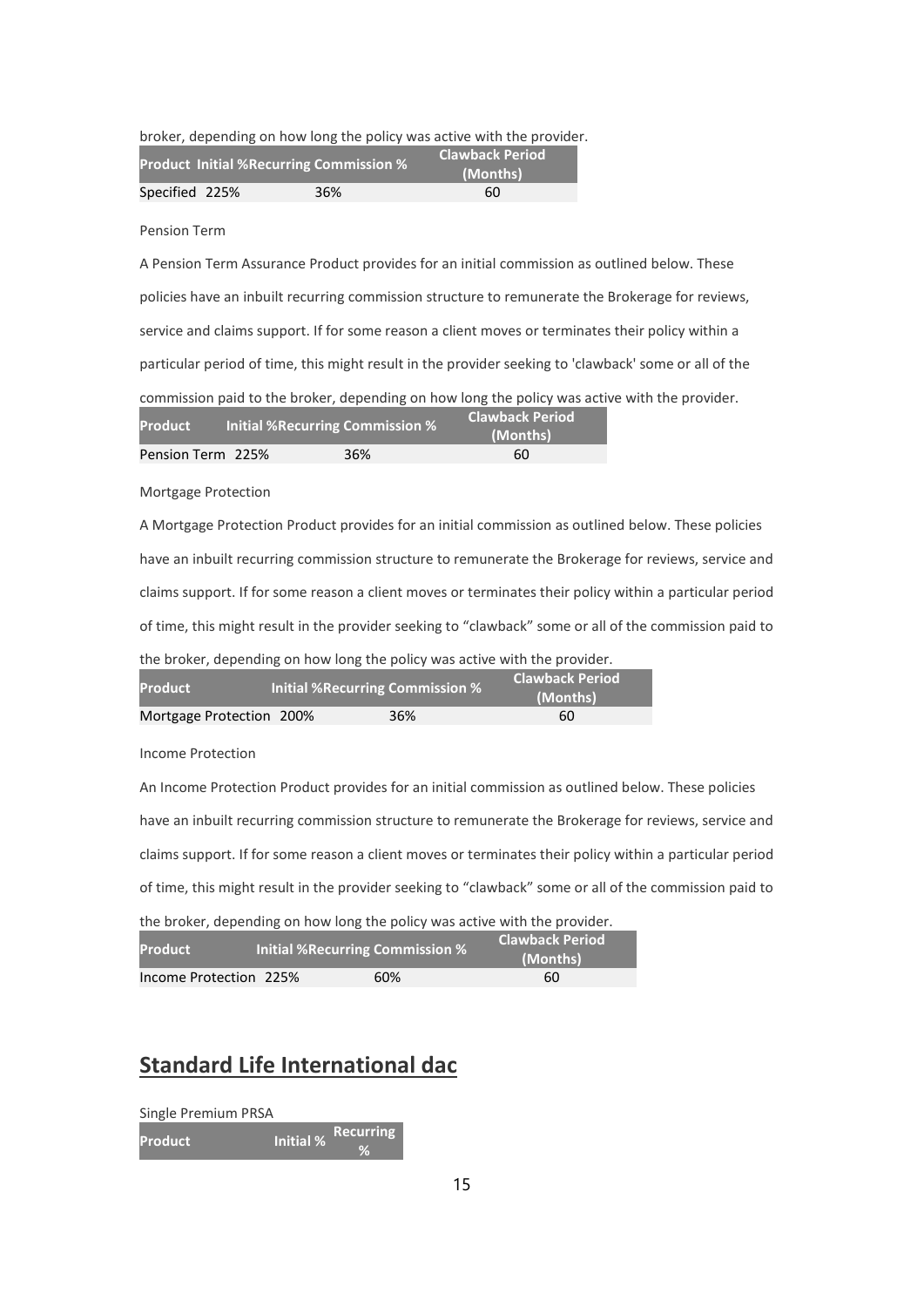#### Single Premium PRSA 5% 0.5%

Savings

The Savings contract typically provides for an Initial Commission as outlined below. Brokerages may also agree with a client a recurring commission that may be based on a percentage of the value of the fund or the annual premium. If for some reason a client moves or terminates their policy within a particular period of time, this might result in the provider seeking to ' clawback ' some or all of the commission paid to the broker, depending on how long the policy was active with the provider.

|             | Produc Initial %Recurring Commission % |    | <b>Clawback Period</b><br>(Months) |
|-------------|----------------------------------------|----|------------------------------------|
| Savings 15% |                                        | 1% | 60                                 |

Personal Retirement Savings Account RP (PRSA)

A Personal Retirement Savings Account or PRSA typically provides for an Initial Commission as outlined below with certain restrictions around PRSA's. Brokerages may also agree with a client a recurring commission that may be based on a percentage of the value of the fund or the annual premium. If for some reason a client moves or terminates their policy within a particular period of time, this might result in the provider seeking to "clawback" some or all of the commission paid to the broker, depending on how long the policy was active with the provider. Product **Initial %Recurring Commission %Renewal** Regular Premium PRSA 5% 0.5% 5%

Personal Retirement Bond (PRB)

The Pension Retirement Bond typically provides for an Initial Commission as outlined below. Brokerages may also agree with a client a recurring commission that may be based on a percentage of the value of the fund or the annual premium. If for some reason a client moves or terminates their policy within a particular period of time, this might result in the provider seeking to "clawback" some or all of the commission paid to the broker, depending on how long the policy was active with the

| provider.  |    |                                               |  |  |
|------------|----|-----------------------------------------------|--|--|
|            |    | <b>Produc</b> Initial %Recurring Commission % |  |  |
| <b>PRB</b> | 5% | 1%                                            |  |  |

Investment

An Investment Product typically provides for an Initial Commission as outlined below. Brokerages may also agree with a client a recurring commission that may be based on a percentage of the value of the fund or the annual premium. If for some reason a client moves or terminates their policy within a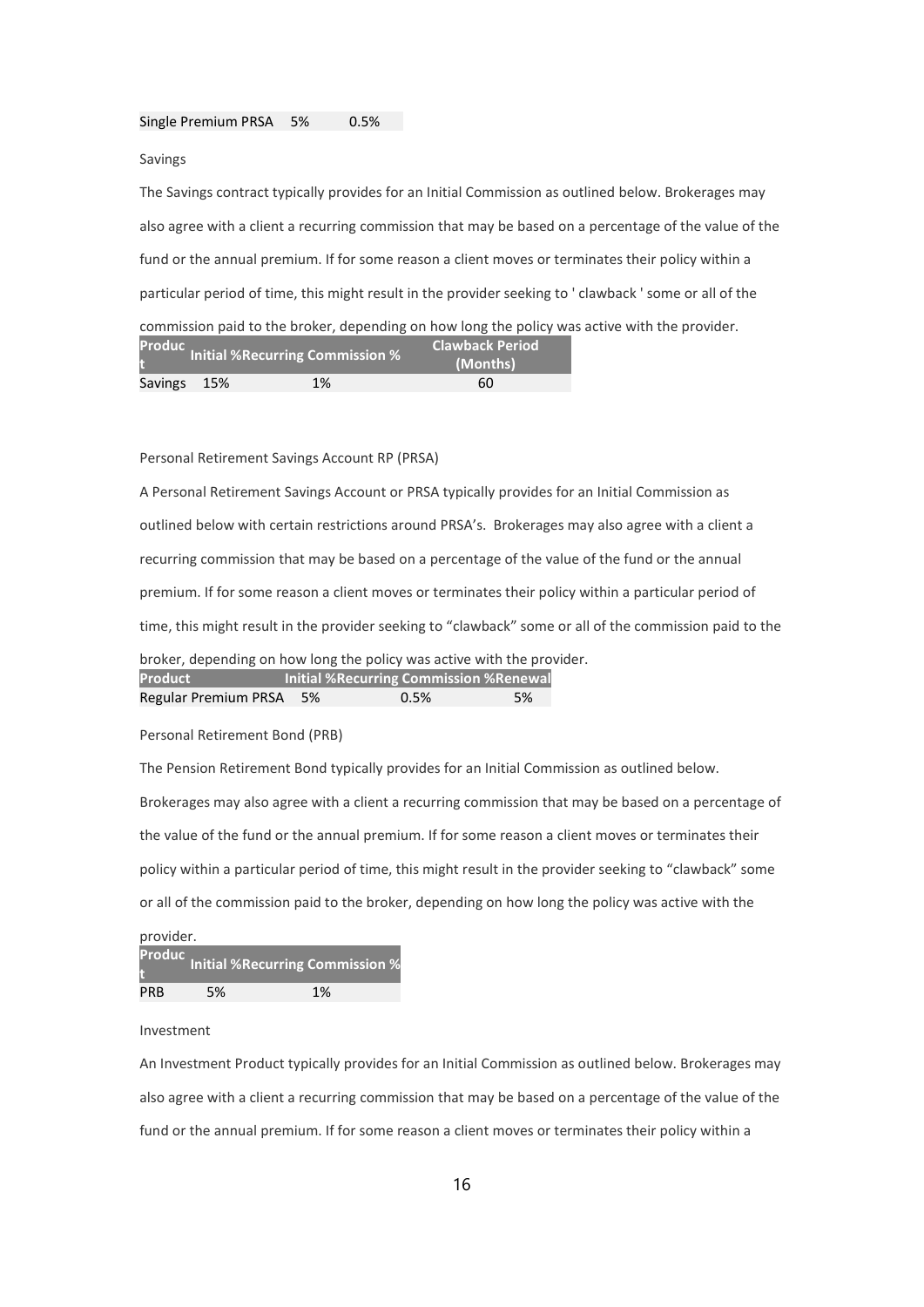particular period of time, this might result in the provider seeking to "clawback" some or all of the

commission paid to the broker, depending on how long the policy was active with the provider. Product Initial %Recurring Commission % Investment 4% 1%

Defined Contribution Pension

A Defined Contribution Product typically provides for an Initial Commission as outlined below. Brokerages may also agree with a client a recurring commission that may be based on a percentage of the value of the fund or the annual premium. If for some reason a client moves or terminates their policy within a particular period of time, this might result in the provider seeking to "clawback" some or all of the commission paid to the broker, depending on how long the policy was active with the provider.

| <b>Product</b>              |    | Initial %Recurring Commission %Renewal |                          | <b>Clawback Period</b><br>(Months) <sup>)</sup> |
|-----------------------------|----|----------------------------------------|--------------------------|-------------------------------------------------|
| Regular Premium pension 25% |    | 1%                                     | 8%                       | 60                                              |
| Single premium pension      | 5% | 1%                                     | $\overline{\phantom{0}}$ | 48                                              |

Approved Retirement Fund (ARF) & Approved Minimum Retirement Fund (AMRF)

An ARF / AMRF Product typically provides for an Initial Commission as outlined below. Brokerages may also agree with a client a recurring commission that may be based on a percentage of the value of the fund or the annual premium. If for some reason a client moves or terminates their policy within a particular period of time, this might result in the provider seeking to "clawback" some or all of the commission paid to the broker, depending on how long the policy was active with the provider.

|     |    | <b>Produc</b> Initial %Recurring Commission % |
|-----|----|-----------------------------------------------|
| ARF | 4% | 1%                                            |

#### Annuity

The Annuity contract typically provides for an Initial Commission as outlined below. Brokerages may also agree with a client a recurring commission that may be based on a percentage of the value of the fund or the annual premium. If for some reason a client moves or terminates their policy within a particular period of time, this might result in the provider seeking to 'clawback' some or all of the commission paid to the broker, depending on how long the policy was active with the provider. Produc t<br>t

Annuity 3%

# Zurich Life Assurance plc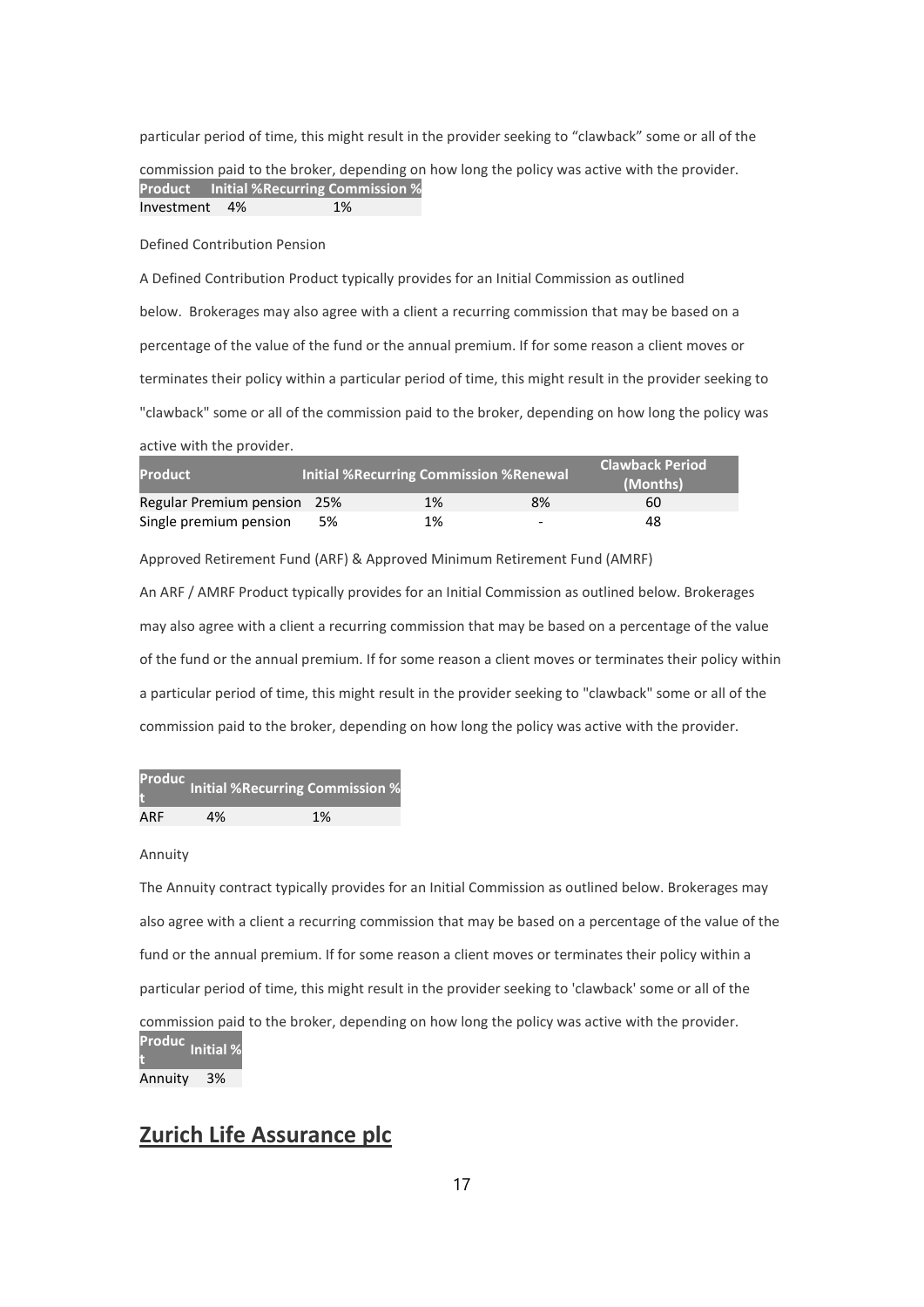Whole of Life Protection

The Whole of Life Protection Product provides for an initial commission as outlined below. These policies have an inbuilt recurring commission structure to remunerate the Brokerage for reviews, service and claims support. If for some reason a client moves or terminates their policy within a particular period of time, this might result in the provider seeking to "clawback" some or all of the commission paid to the broker, depending on how long the policy was active with the provider.

| <b>Product</b>    | Initial %Recurring Commission % | <b>Clawback Period</b><br>(Months) |
|-------------------|---------------------------------|------------------------------------|
| Whole of Life 90% | 18%                             | 12                                 |

Term Life Protection

A Term Life Protection Product provides for an initial commission as outlined below. These policies have an inbuilt recurring commission structure to remunerate the Brokerage for reviews, service and claims support. If for some reason a client moves or terminates their policy within a particular period of time, this might result in the provider seeking to "clawback" some or all of the commission paid to the broker, depending on how long the policy was active with the provider.

| <b>Product</b>       | Initial %Recurring Commission % | <b>Clawback Period</b><br>(Months) |
|----------------------|---------------------------------|------------------------------------|
| Term Protection 170% | 12%                             | 12                                 |

Single Premium PRSA

| <b>Product</b>         | Initial % Recurring |
|------------------------|---------------------|
| Single Premium PRSA 5% | 0.75%               |

Specified Illness

A Specified Illness Product provides for an initial commission as outlined below. These policies have an inbuilt recurring commission structure to remunerate the Brokerage for reviews, service and claims support. If for some reason a client moves or terminates their policy within a particular period of time, this might result in the provider seeking to "clawback" some or all of the commission paid to the

| broker, depending on how long the policy was active with the provider. |                                             |
|------------------------------------------------------------------------|---------------------------------------------|
| <b>Product Initial %Recurring Commission %</b>                         | <b>Clawback Period</b>                      |
|                                                                        | $\sqrt{2}$ $\sqrt{2}$ $\sqrt{2}$ $\sqrt{2}$ |

|                | <b>Product initial / Anecurring Commission / 6</b> | (Months) |
|----------------|----------------------------------------------------|----------|
| Specified 100% | 12%                                                |          |

### Savings

The Savings contract typically provides for an Initial Commission as outlined below. Brokerages may also agree with a client a recurring commission that may be based on a percentage of the value of the fund or the annual premium. If for some reason a client moves or terminates their policy within a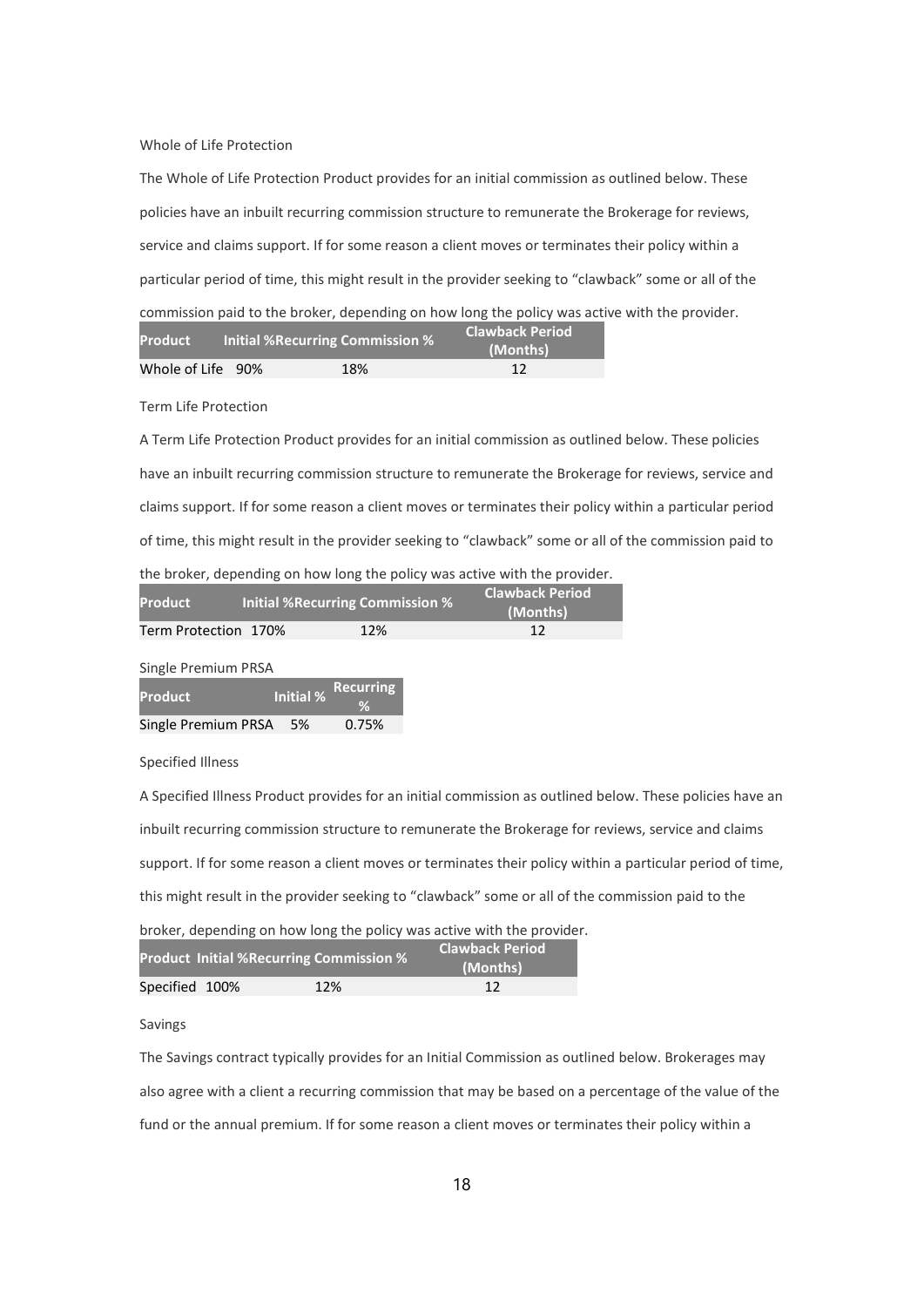particular period of time, this might result in the provider seeking to ' clawback ' some or all of the

|                                                                         |     | COMMITTED FOR THE REPORT OF BUILDING OF BUILDING CHE ROLLY WAS ACTIVE WITH THE RE |    |          |  |  |
|-------------------------------------------------------------------------|-----|-----------------------------------------------------------------------------------|----|----------|--|--|
| <b>Clawback Period</b><br>Produc Initial %Recurring Commission %Renewal |     |                                                                                   |    |          |  |  |
|                                                                         |     |                                                                                   |    | (Months) |  |  |
| Savings                                                                 | 10% | 0.5%                                                                              | 1% | 48       |  |  |

commission paid to the broker, depending on how long the policy was active with the provider.

#### Pension Term

A Pension Term Assurance Product provides for an initial commission as outlined below. These policies have an inbuilt recurring commission structure to remunerate the Brokerage for reviews, service and claims support. If for some reason a client moves or terminates their policy within a particular period of time, this might result in the provider seeking to 'clawback' some or all of the commission paid to the broker, depending on how long the policy was active with the provider. Product Initial %Recurring Commission % Clawback Period

| $\blacksquare$    | <b>THERE / SINCEBITING</b> COMMISSION /S |     | (Months) |
|-------------------|------------------------------------------|-----|----------|
| Pension Term 100% |                                          | 12% |          |

#### Personal Retirement Savings Account RP (PRSA)

A Personal Retirement Savings Account or PRSA typically provides for an Initial Commission as outlined below with certain restrictions around PRSA's. Brokerages may also agree with a client a recurring commission that may be based on a percentage of the value of the fund or the annual premium. If for some reason a client moves or terminates their policy within a particular period of time, this might result in the provider seeking to "clawback" some or all of the commission paid to the broker, depending on how long the policy was active with the provider.

| <b>Product</b>           | Initial %Recurring Commission %Renewal |       | <b>Clawback Period</b><br>(Months) |    |
|--------------------------|----------------------------------------|-------|------------------------------------|----|
| Regular Premium PRSA 30% |                                        | 0.75% | 5%                                 | 48 |

Personal Retirement Bond (PRB)

The Pension Retirement Bond typically provides for an Initial Commission as outlined below. Brokerages may also agree with a client a recurring commission that may be based on a percentage of the value of the fund or the annual premium. If for some reason a client moves or terminates their policy within a particular period of time, this might result in the provider seeking to "clawback" some or all of the commission paid to the broker, depending on how long the policy was active with the

|            |    | <b>Produc</b> Initial %Recurring Commission % |
|------------|----|-----------------------------------------------|
| <b>PRB</b> | 5% | 0.5%                                          |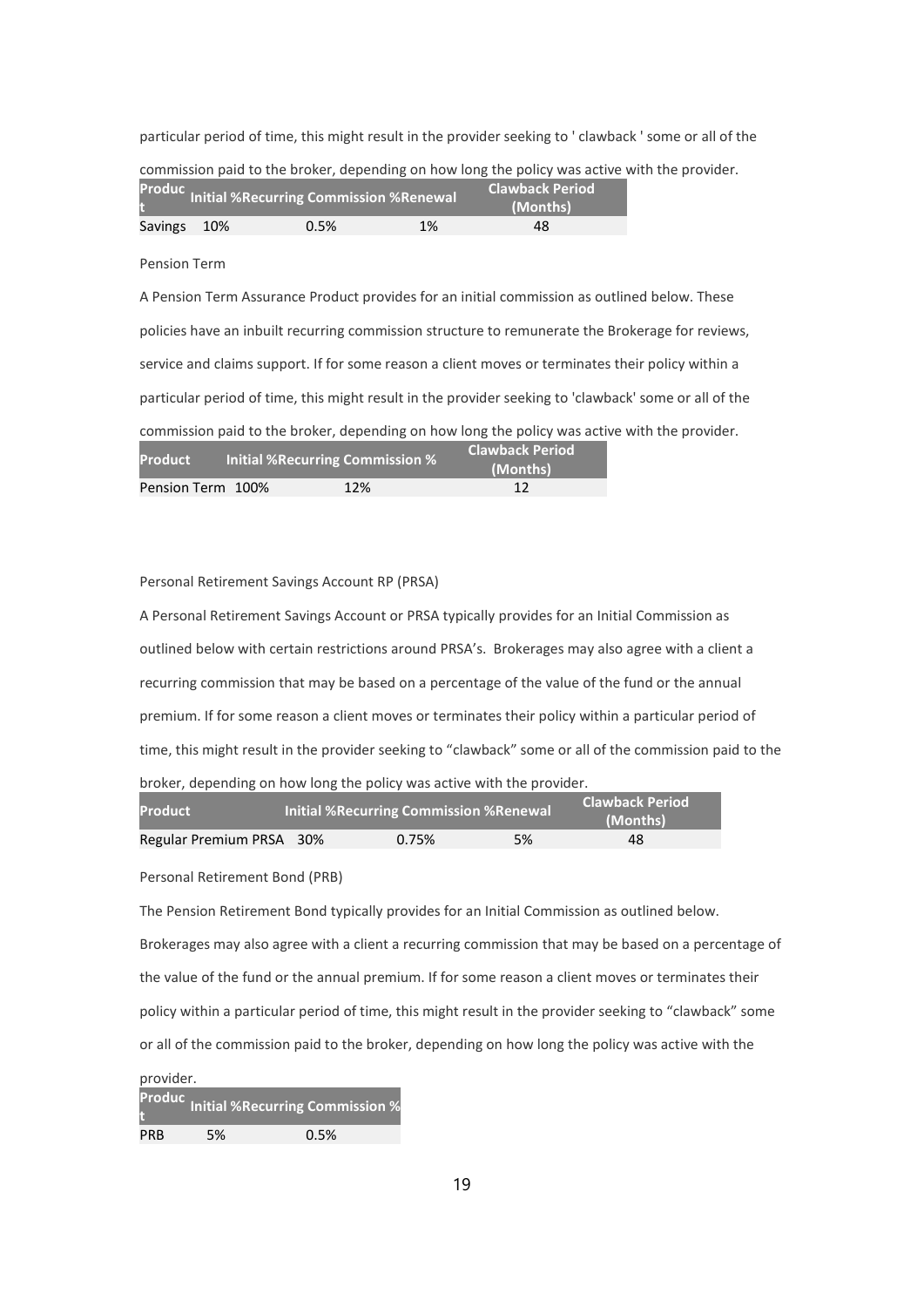### Mortgage Protection

A Mortgage Protection Product provides for an initial commission as outlined below. These policies have an inbuilt recurring commission structure to remunerate the Brokerage for reviews, service and claims support. If for some reason a client moves or terminates their policy within a particular period of time, this might result in the provider seeking to "clawback" some or all of the commission paid to the broker, depending on how long the policy was active with the provider.

|                | the prover, depending on now long the policy was active with the provider. |                            |
|----------------|----------------------------------------------------------------------------|----------------------------|
|                |                                                                            | <b>Clawback Period</b>     |
| <b>Product</b> | <b>Initial %Recurring Commission %</b>                                     | $\sqrt{AB}$ and $\sqrt{A}$ |

| <b>Product</b>           | Initial %Recurring Commission % | (Months) |
|--------------------------|---------------------------------|----------|
| Mortgage Protection 170% | 40%                             |          |

### Investment

An Investment Product typically provides for an Initial Commission as outlined below. Brokerages may also agree with a client a recurring commission that may be based on a percentage of the value of the fund or the annual premium. If for some reason a client moves or terminates their policy within a particular period of time, this might result in the provider seeking to "clawback" some or all of the

commission paid to the broker, depending on how long the policy was active with the provider. Product Initial %Recurring Commission % Investment 5% 0.5%

Group Life Protection Product Initial %Recurring Commission % Group Life 6% 6%

Group Income Protection Product Initial %Recurring Commission % Group IP 12.5% 12.5%

Defined Contribution Pension

A Defined Contribution Product typically provides for an Initial Commission as outlined below. Brokerages may also agree with a client a recurring commission that may be based on a percentage of the value of the fund or the annual premium. If for some reason a client moves or terminates their policy within a particular period of time, this might result in the provider seeking to "clawback" some or all of the commission paid to the broker, depending on how long the policy was active with the provider.

| <b>Product</b>              |      | <b>Initial %Recurring Commission %Renewal</b> |    | Clawback Period<br>(Months) |
|-----------------------------|------|-----------------------------------------------|----|-----------------------------|
| Regular Premium pension 20% |      | 0.5%                                          | 3% | 48                          |
| Single premium pension      | 5.5% | 0.5%                                          | -  | -                           |

Cancer Cover

A Cancer Cover Product provides for an initial commission as outlined below. These policies have an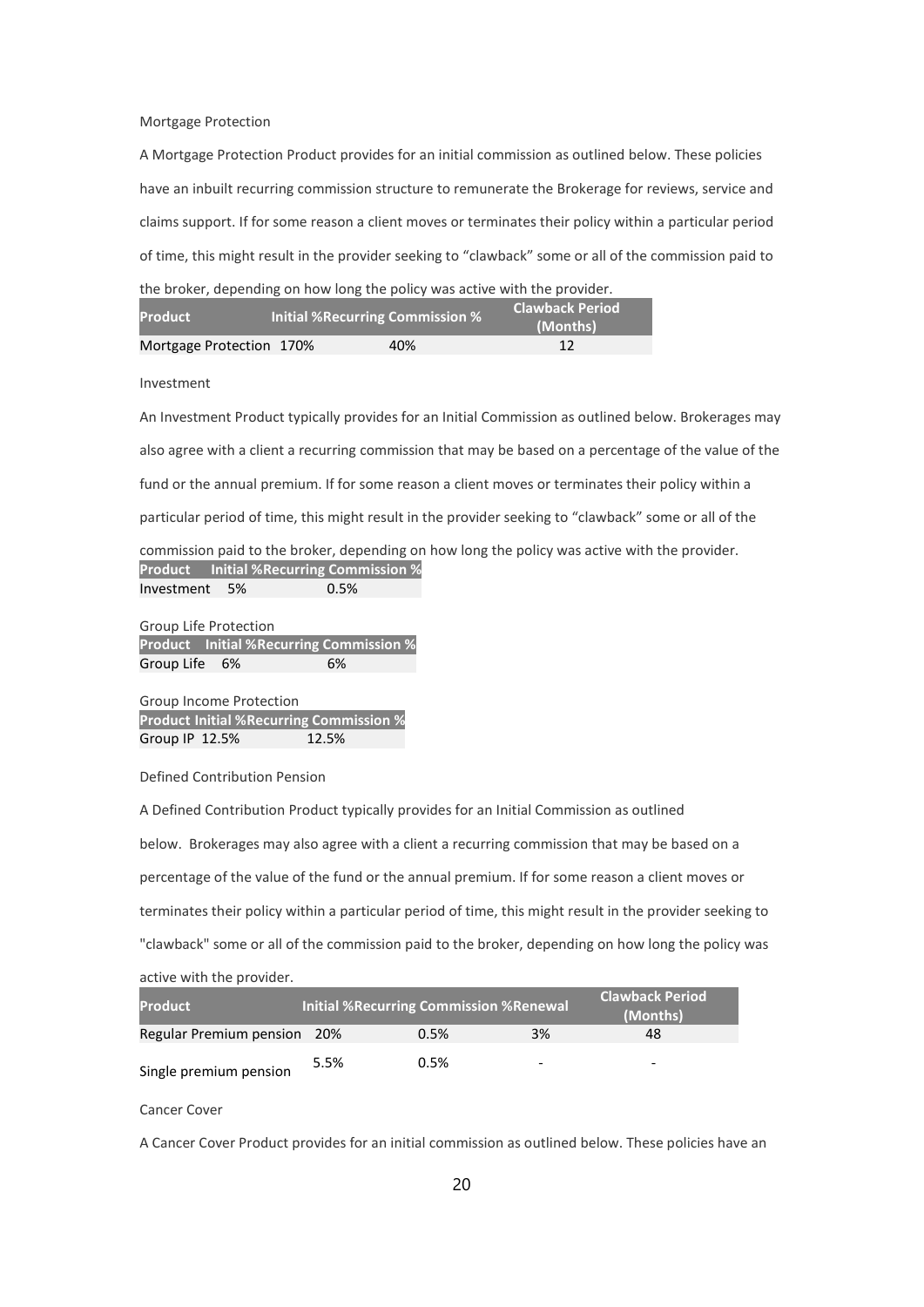inbuilt recurring commission structure to remunerate the Brokerage for reviews, service and claims support. If for some reason a client moves or terminates their policy within a particular period of time, this might result in the provider seeking to 'clawback' some or all of the commission paid to the broker, depending on how long the policy was active with the provider.

| broker, depending on now long the policy was active with the provider. |  |  |  |  |
|------------------------------------------------------------------------|--|--|--|--|
|                                                                        |  |  |  |  |

| <b>Product</b>    | <b>Initial % Recurring Commission %</b> | <b>Clawback Period</b><br>(Months) |
|-------------------|-----------------------------------------|------------------------------------|
| Cancer Cover 100% | 12%                                     | 12                                 |

Approved Retirement Fund (ARF) & Approved Minimum Retirement Fund (AMRF)

An ARF / AMRF Product typically provides for an Initial Commission as outlined below. Brokerages may also agree with a client a recurring commission that may be based on a percentage of the value of the fund or the annual premium. If for some reason a client moves or terminates their policy within a particular period of time, this might result in the provider seeking to "clawback" some or all of the commission paid to the broker, depending on how long the policy was active with the provider.

|     |    | <b>Produc</b> Initial %Recurring Commission % |
|-----|----|-----------------------------------------------|
| ARF | 5% | 0.5%                                          |

Annuity

The Annuity contract typically provides for an Initial Commission as outlined below. Brokerages may also agree with a client a recurring commission that may be based on a percentage of the value of the fund or the annual premium. If for some reason a client moves or terminates their policy within a particular period of time, this might result in the provider seeking to 'clawback' some or all of the commission paid to the broker, depending on how long the policy was active with the provider. Produc t<br>t

Annuity 3%

## Newcourt

### Summary commission details for my business with Newcourt

This document provides summary details of the commission arrangements I/we have in place for Self Invested Pension Structures with Newcourt Retirement Fund Managers Ltd and Newcourt Pensioneer Trustees Ltd. Alternative commission structures may be available which are different from the commission structures shown below.

These details are correct as at 1<sup>st</sup> April 2020.

### Personal Retirement Bond (PRB)